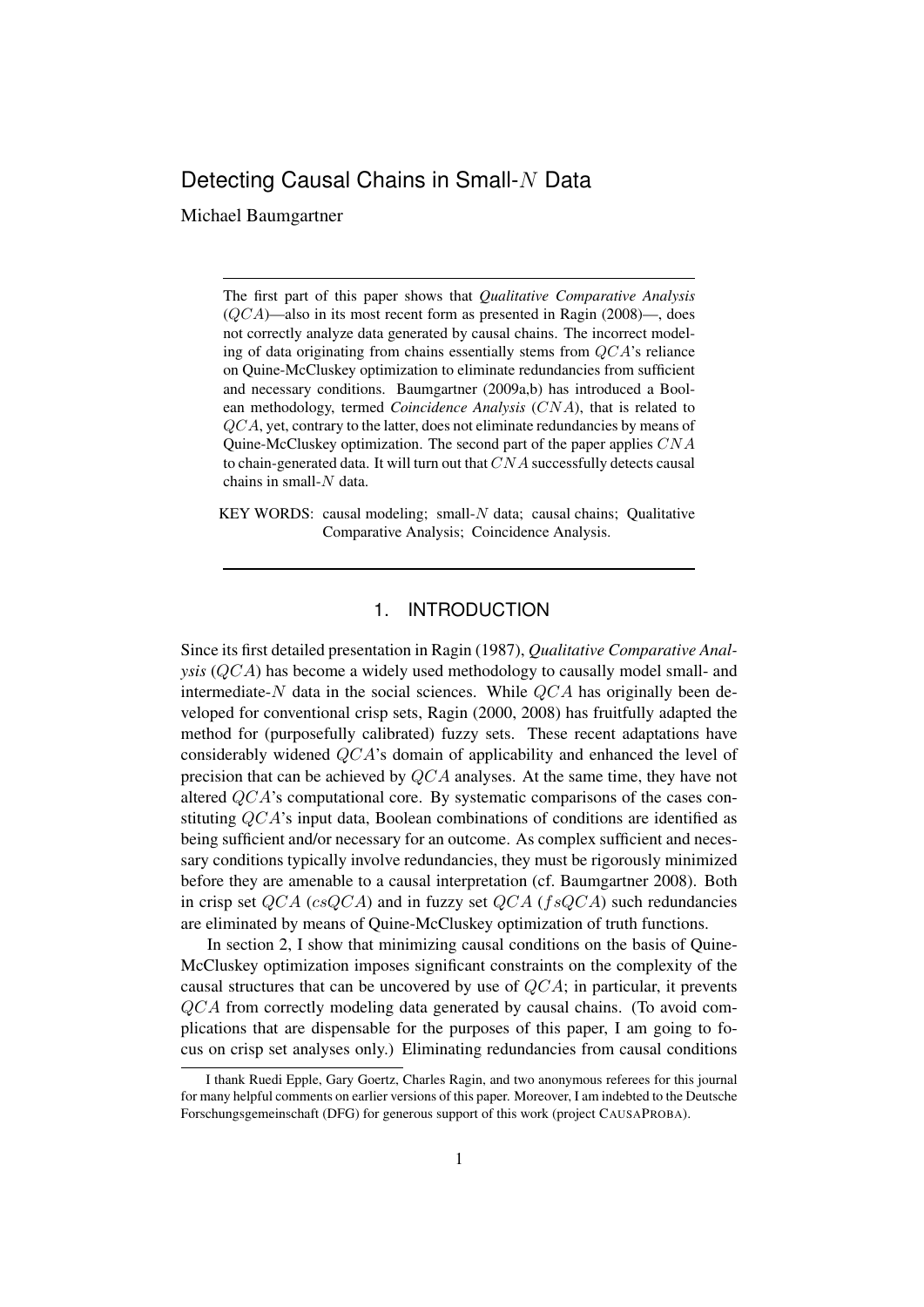by means of Quine-McCluskey optimization requires that all  $2<sup>n</sup>$  logically possible configurations of  $n$  conditions are compatible with the causal structure under investigation. However, this requirement is not satisfied if, as in case of causal chains, there are causal dependencies among the  $n$  analyzed conditions themselves.

Baumgartner (2009a,b) has introduced a Boolean methodology for the causal analysis of configurational data termed *Coincidence Analysis*(CNA) that is related to  $QCA$ , yet does not minimize conditions with recourse to Quine-McCluskey optimization. As a direct consequence,  $CNA$  does not need to assume that all  $2^n$ logically possible configurations of  $n$  investigated conditions are compatible with underlying causal structures. This, in turn, renders  $CNA$  applicable to data stemming from causal chains. Section 3 reviews CNA's alternative minimization procedure. While in Baumgartner (2009a,b)  $CNA$  has been introduced as a general Boolean procedure that processes any kind of configurational data, the presentation in section 3 is tailored to social scientific practice. Moreover, the aim of section 3 is to clarify the relevant differences between  $QCA$  and  $CNA$ , rather than to discuss the computational details of  $CNA$ . Finally, section 4 shows that its custom-built minimization procedure enables  $CNA$  to successfully model data that result from causal chains.

To render the computational differences between QCA and CNA as transparent and accessible as possible, my discussion will turn on artificially simple hypothetical examples and I am going to sidestep all practical complications that inevitably arise when it comes to applying Boolean methodologies to real-life data. Comparing QCA and CNA with respect to their respective handling of real-life data has to await another occasion (for an application of  $CNA$  to more complex data tables cf. Baumgartner 2009a).

## 2. QCA AND CAUSAL CHAINS

To illustrate the basic analytical techniques of  $QCA$ , consider the (truth) table 1 which represents hypothetical country-level data on two causal conditions, strong unions  $(U)$  and strong left parties  $(L)$ , and one outcome, generous welfare state  $(G)$  (cf. Ragin 2008, chs. 8, 9). The rows of table 1 can be read as standing for  $types$  of countries. For instance,  $c<sub>1</sub>$  represents countries featuring strong unions,

| #              | IJ | L | ′ -' |
|----------------|----|---|------|
| $c_1$          |    |   |      |
| c <sub>2</sub> |    | 0 |      |
| $c_3$          | 0  |   |      |
| $c_4$          | 0  | 0 | 0    |

*Table 1. Exemplary data table as processed by* QCA *with* U *representing "strong unions",* L *"strong left parties", and* G *"generous welfare state".*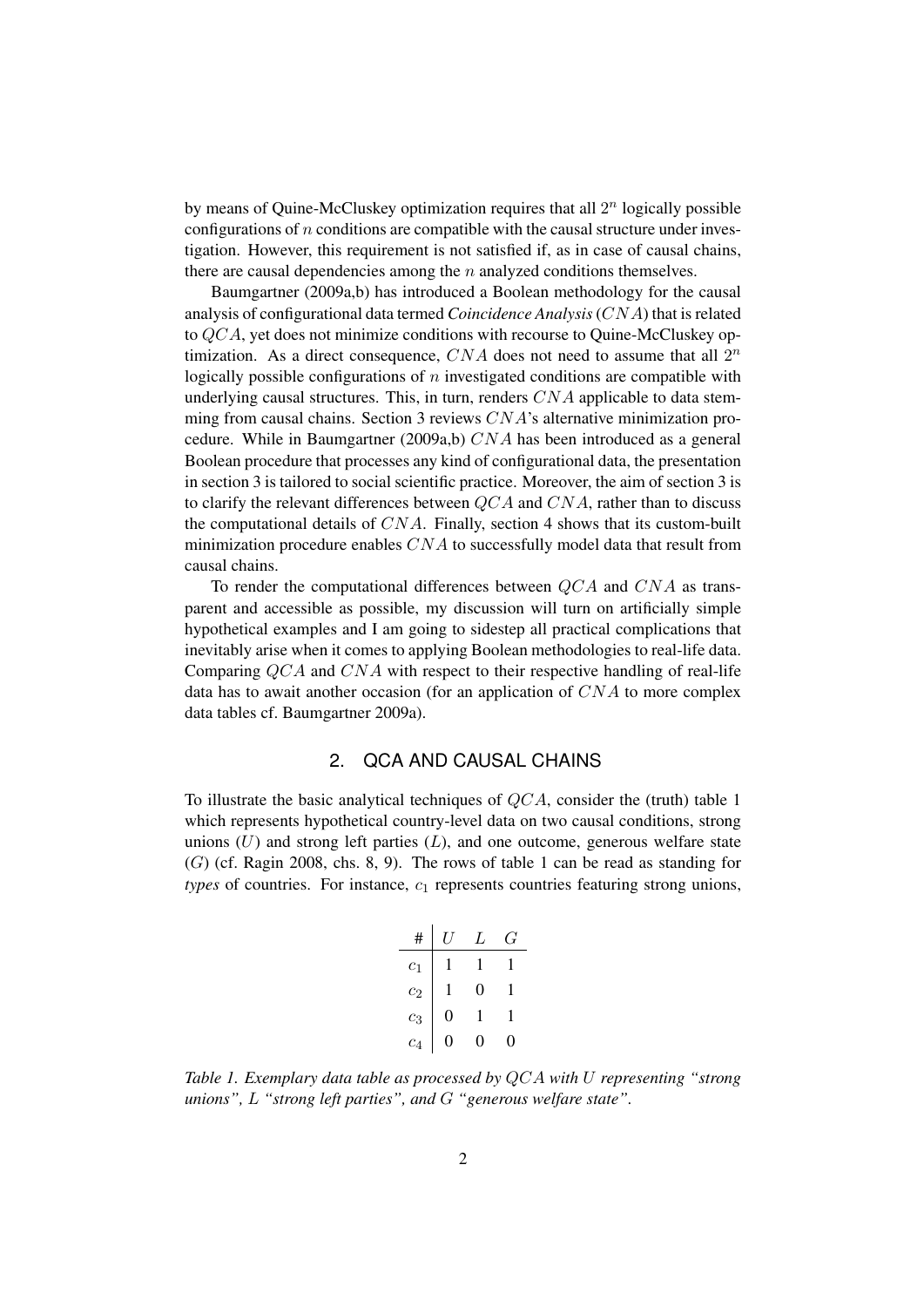strong left parties, and a generous welfare state, whereas  $c_2$  exhibits countries with strong unions, weak left parties, and a generous welfare state, and analogously for the other rows.

In a first step, QCA identifies sufficient conditions of the investigated outcome— $G$  in our example. In table 1, the conjunction of  $U$  and  $L$ , which I symbolize by a mere concatenation of  $U$  and  $L$ , is sufficient for  $G$ , i.e. it holds that  $UL \rightarrow G$ <sup>1</sup>. Or in words: whenever a country has strong unions and strong left parties, it also has a generous welfare state. Rows  $c_2$  and  $c_3$  also feature sufficient conditions of G. All countries with strong unions and weak left parties or weak unions and strong left parties exhibit welfare generosity, i.e.  $U\overline{L} \rightarrow G$  and  $\overline{U}L \rightarrow G$ , where  $\overline{L}$  and  $\overline{U}$  represent the negations of L and U.

In a second step,  $QCA$  eliminates all redundancies from these sufficient conditions. As anticipated in the introduction, this is accomplished on the basis of Quine-McCluskey optimization. To determine whether, say, the (complex) condition  $UL$ , which is exemplified in  $c_1$  of table 1, is not only sufficient but also *minimally* sufficient for G, Quine-McCluskey optimization requires parsing the input table to find other rows that accord with  $c_1$  in regard to the outcome and all (atomic) conditions except for one. In table 1, two such rows exist for  $c_1$ :  $c_2$  and  $c_3$ . In  $c_2$  all conditions are the same as in  $c_1$ , except for L which is absent in  $c_2$ and present in  $c_1$ . In  $c_3$  all conditions are the same as in  $c_1$ , except for U which is absent in  $c_3$  and present in  $c_1$ . Both rows  $c_2$  and  $c_3$  also feature sufficient conditions of G. The pair of rows  $\langle c_1, c_2 \rangle$  shows that U alone (independently of L) is sufficient for G, and the pair  $\langle c_1, c_3 \rangle$  reveals that L alone is sufficient for G. That is, our first sufficient condition UL contains two sufficient proper parts, *viz.* U and L, where a *proper part of a conjunction*  $Z_1 Z_2 \ldots Z_n$  designates the result of a reduction of this conjunction by at least one conjunct. Moreover, the second and third sufficient conditions  $U\overline{L}$  and  $\overline{U}L$  contain one sufficient proper part each:  $U$  and  $L$  respectively. As both  $U$  and  $L$  do not contain any further proper parts, they are not further minimizable. Thus,  $U$  and  $L$  each are minimally sufficient for  $G$ —or in the terminology of Quine-McCluskey optimization: U and L are the two *prime implicants* of G.

The feature of this minimization procedure that will be of crucial importance for the sequel of this paper is that Quine-McCluskey optimization only eliminates conjuncts of a sufficient condition if the input table actually contains a pair of rows that accord with respect to the outcome as well all (atomic) conditions except for one. If such a pair of rows does not exist for a particular sufficient condition, the latter cannot be further minimized. To facilitate later reference to this restriction, I furnish it with a label: I shall speak of the *one-difference restriction*.

Before we look at the consequences of the one-difference restriction, let us conclude this overview of the basics of QCA. After minimizing sufficient conditions, QCA first identifies and then minimizes necessary conditions of the outcome. In case of table 1, this final part of  $QCA$  is straightforward. Every country considered in our hypothetical study that provides a generous welfare state also has either strong unions or strong left parties. That is, the disjunction  $U \vee L$  is necessary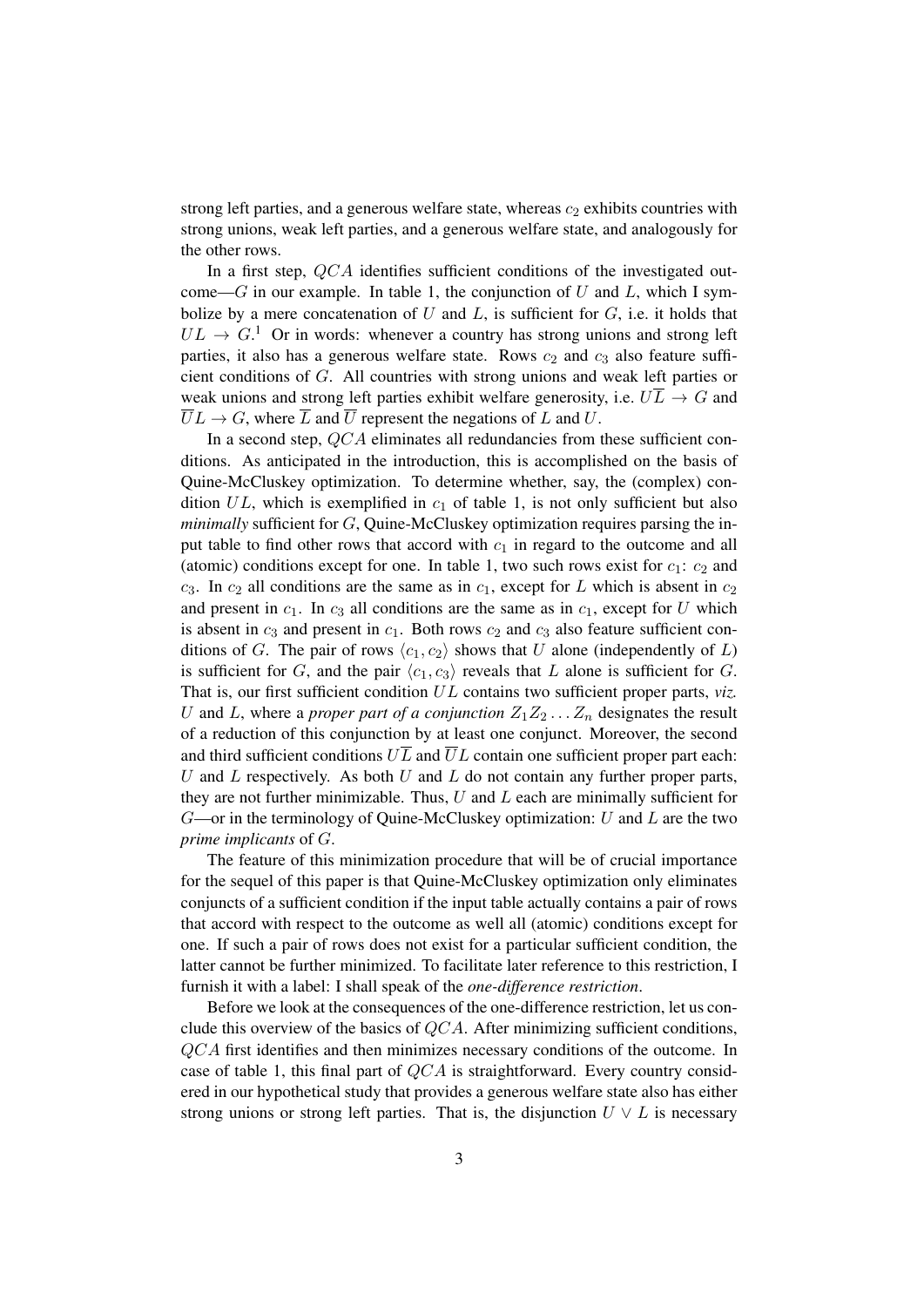for G. Moreover, U ∨ L does not contain necessary proper parts, where a *proper part of a disjunction*  $Z_1 \vee Z_2 \dots \vee Z_n$  designates the result of any reduction of this disjunction by at least one disjunct. In our example, neither  $U$  nor  $L$  are themselves necessary for  $G$ , for there are cases in which  $G$  is given without  $U$  and cases featuring G without  $L$ .  $U \vee L$  is hence *minimally* necessary for G.

Depending on investigated research questions, QCA can then be reapplied to identify and minimize sufficient and necessary conditions for the absence of the outcome.  $c_4$  is the only row in table 1 featuring  $\overline{G}$ . The configuration of conditions in  $c_4$  is sufficient for  $\overline{G}$ :  $\overline{UL} \rightarrow \overline{G}$ . As there is no other row satisfying the onedifference restriction with respect to  $c_4$ ,  $\overline{UL}$  cannot be further minimized.  $\overline{UL}$ is, hence, minimally sufficient for  $\overline{G}$ . Moreover,  $\overline{UL}$  accounts for all occurrences of  $\overline{G}$ :  $\overline{G}$   $\rightarrow$   $\overline{UL}$ . Since  $\overline{UL}$  does not contain any necessary proper parts, it is minimally necessary for  $\overline{G}$ . At the end, QCA formally integrates all the uncovered relations of minimal sufficiency and necessity in so-called *solution formulas*. Our exemplary QCA analysis produces the following solution formulas:

$$
U \vee L \leftrightarrow G \quad ; \quad \overline{UL} \leftrightarrow \overline{G} \tag{1}
$$

Finally, as all redundancies are removed from its solutions formulas, QCA proceeds to causally interpret the dependencies expressed in these formulas. In our example, QCA rules that strong unions and strong left parties are alternative causes of welfare generosity and that their joint absence is a complex cause of a stingy welfare system.

Of course, the identification of minimally sufficient and necessary conditions is not normally as straightforward as in case of table 1. One problem that regularly affects the analysis of small-N data is of particular relevance for our current purposes, because, in combination with the one-difference restriction, this problem imposes considerable constraints on the causal interpretability of corresponding data and on the causal complexity uncovered by  $QCA$ . As Ragin and Sonnett (2005, 180) put it:

Naturally occurring social phenomena are limited in their diversity. In fact, it could be argued that limited diversity is one of their trademark features.

In the terminology of QCA, the diversity of configurational data is said to be *limited* if not all  $2^n$  configurations of n conditions of an investigated outcome are contained in these data (cf. Ragin 2000, 139). Such limitation may occur for a host of different reasons. Social scientists are inevitably confined to the variety of cases social reality and history happen to provide for them.

To make the problem arising from limited diversity more concrete, consider table 2 which lists types of countries of another hypothetical study of the causal connections between  $U, L$ , and  $G$ . Table 2 does not feature all  $2<sup>2</sup>$  logically possible configurations of the two conditions  $U$  and  $L$ . Supposedly, in our second study we did not find countries with strong unions and weak left parties, i.e. cases of type  $U\overline{L}$  are absent from the data. Such a missing configuration is commonly termed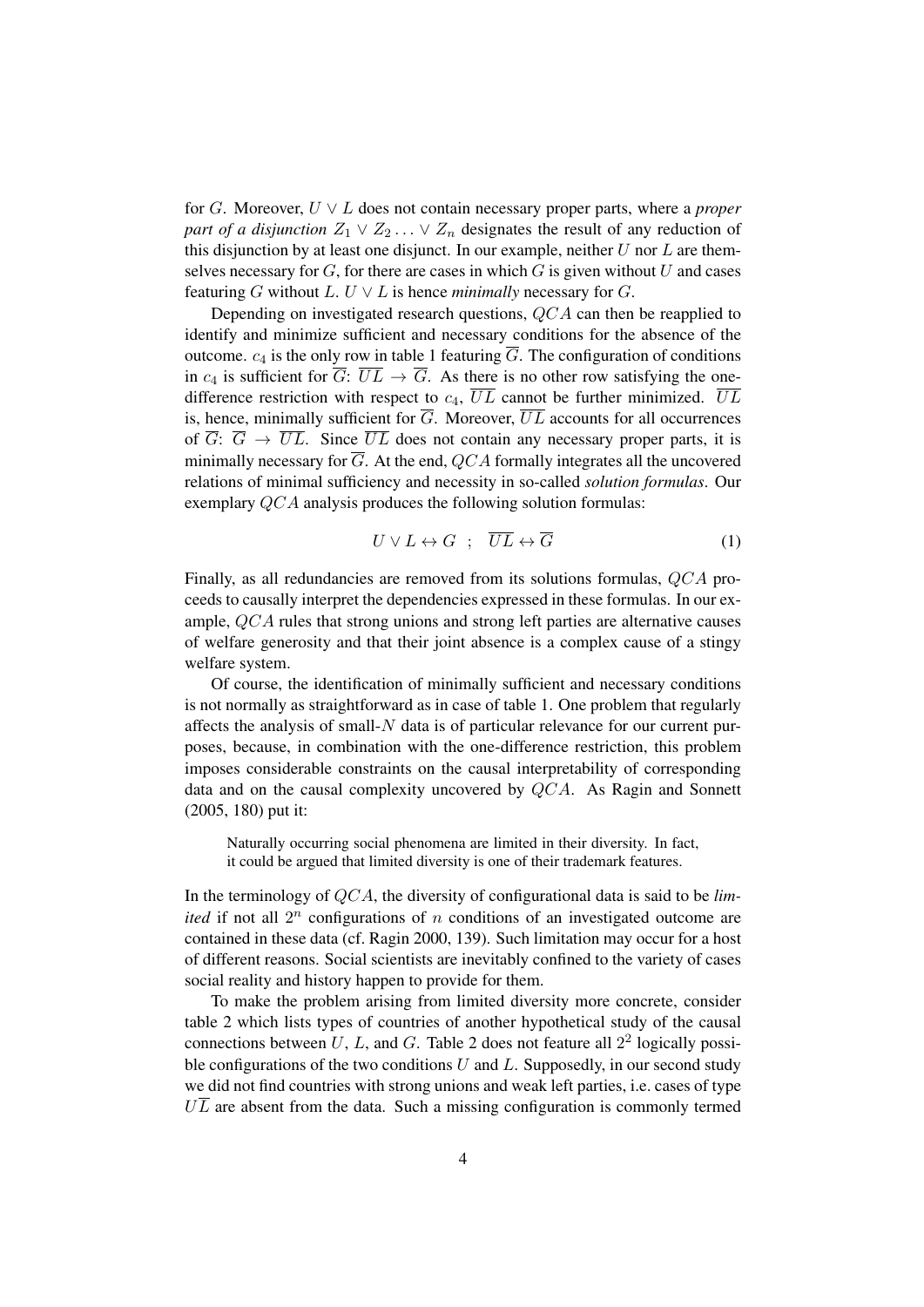| #     | IJ | L | $\mathcal{L}$ |
|-------|----|---|---------------|
| $c_1$ |    |   |               |
| $c_2$ | 0  |   |               |
| $c_3$ | I) | 0 | 0             |

*Table 2. Second hypothetical data table listing configurations of* U *(strong unions),* L *(strong left parties), and* G *(generous welfare state).*

a *logical remainder*. There are two sufficient conditions for G in table 2, *viz.* the conjunction of strong unions and strong left parties ( $UL$  in  $c<sub>1</sub>$ ) and the conjunction of weak unions and strong left parties  $(\overline{U}L$  in  $c_2$ ). Furthermore, the pair of rows  $\langle c_1, c_2 \rangle$  satisfies the one-difference restriction and establishes that L alone is sufficient for  $G$ , i.e. that  $L$  is minimally sufficient for  $G$ . However, the question remains whether  $U$  is also minimally sufficient for  $G$  (or whether  $L$  is moreover necessary for G). To answer that question we would have to know whether countries with strong unions and weak left parties provide generous welfare systems or not. But since the data available to us do not exhibit any countries of type  $U\overline{L}$ , it is empirically undetermined what value  $G$  would take in cases of this type. Furthermore, table 2 features one sufficient condition for  $\overline{G}$ , *viz.* the configuration  $\overline{UL}$  in row  $c_3$ . As no other row accords with  $c_3$  in regard to all conditions except for one,  $\overline{UL}$ cannot be further minimized. However, if cases of type  $U\overline{L}$  were in fact to exhibit  $\overline{G}$ ,  $\overline{UL}$  would be minimizable, for it would then turn out that  $\overline{L}$  is itself sufficient for  $\overline{G}$ . These ambiguities illustrate the problem of limited diversity: since no case of type  $U\overline{L}$  is contained in the data, it is undeterminable, from the perspective of  $QCA$ , whether both U and L are causes of G or G is only caused by L and whether  $\overline{UL}$  is a complex cause of  $\overline{G}$  or not.

Empirical indeterminacies of this type can only be resolved if prior theoretical knowledge is available about the causal dependencies among investigated conditions and outcomes. Such a theoretical background may have different implications on whether logical remainders could possibly have been instantiated in analyzed cases or not and on what values the outcomes would have taken, had remainders in fact been observed. That means background theories may have different ramifications for *counterfactual cases*. To do justice to these differences in background knowledge, Ragin and Sonnett (2005) distinguish three different strategies researchers may adopt when analyzing limitedly diverse data. According to the first and most conservative strategy—call it  $S_1$ —, remainders are taken to be excluded (or false), i.e. relevant background knowledge tells the researcher that corresponding remainders could under no circumstances have been observed. As to the second, intermediate strategy— $S_2$ —, remainders are determined to be empirically possible by background knowledge, which moreover supplies enough information to decide which values an investigated outcome would have taken, had a pertaining remainder in fact been observed. Finally, the third and most liberal strategy—S3—treats remainders as so-called *don't care* cases, i.e. as empirically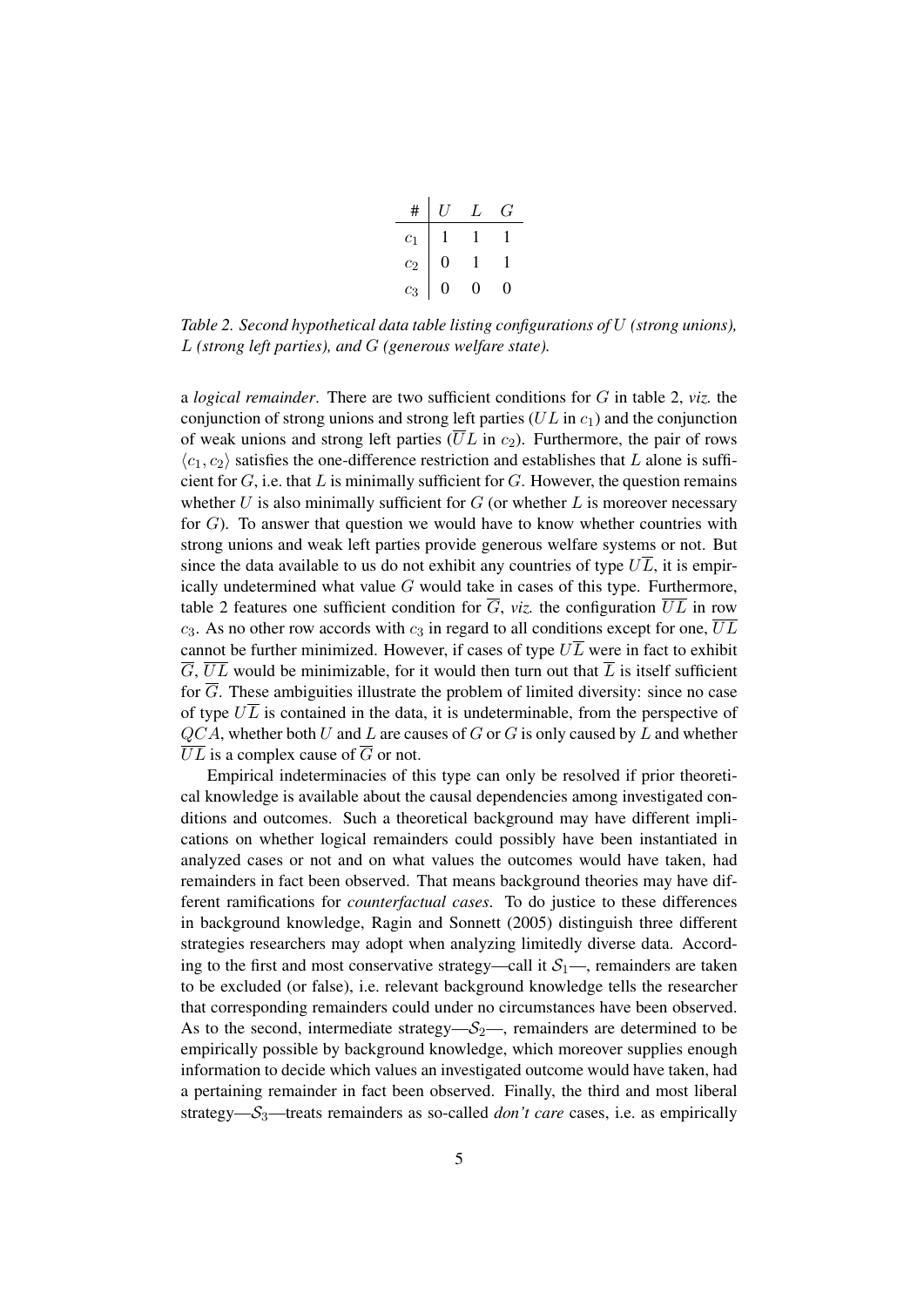|     | $\# U L G$                                                                                                                                                             |  |     | $\# U L G$                                                                                                                                                |  |  |  |
|-----|------------------------------------------------------------------------------------------------------------------------------------------------------------------------|--|-----|-----------------------------------------------------------------------------------------------------------------------------------------------------------|--|--|--|
|     | $\begin{tabular}{ c c c c } \hline $c_1$ & $1$ & $1$ & $1$ \\ $c_2$ & $0$ & $1$ & $1$ \\ $c_3$ & $0$ & $0$ & $0$ \\ $c_4^*$ & $1$ & $0$ & $1$ \\ \hline \end{tabular}$ |  |     | $\begin{tabular}{c cc cc} $c_1$ & $1$ & $1$ & $1$ \\ $c_2$ & $0$ & $1$ & $1$ \\ $c_3$ & $0$ & $0$ & $0$ \\ $c_4^{**}$ & $1$ & $0$ & $0$ \\ \end{tabular}$ |  |  |  |
|     |                                                                                                                                                                        |  |     |                                                                                                                                                           |  |  |  |
|     |                                                                                                                                                                        |  |     |                                                                                                                                                           |  |  |  |
|     |                                                                                                                                                                        |  |     |                                                                                                                                                           |  |  |  |
| (a) |                                                                                                                                                                        |  | (b) |                                                                                                                                                           |  |  |  |

*Table 3. The two possible counterfactual completions of table 2.*

possible cases for which outcomes may be set to whichever value yields the most parsimonious solution formulas. In the terminology of QCA, *don't care* cases are said to be available as *simplifying assumptions*.

While the details of these strategies, which, among other things, involve intricate assessments of how "easy" or "difficult" relevant counterfactual claims are, are of no concern to us here, it is important to note that the strategies generate different solution formulas. I illustrate these differences by means of the hypothetical study in table 2.  $S_1$  does not add counterfactual cases to table 2. In consequence, the question whether  $U$  is also minimally sufficient for  $G$  or  $L$  is moreover necessary for G has to be left open. Moreover, as the one-difference restriction is not met for the one sufficient condition of  $\overline{G}$ , *viz.* for  $\overline{UL}$ , it cannot be further minimized. All in all,  $S_1$  produces the following solution formulas for G and  $\overline{G}$ , respectively:

$$
L \to G \quad ; \quad \overline{UL} \to \overline{G} \tag{2}
$$

Contrary to  $S_1$ , both  $S_2$  and  $S_3$  introduce the remainder  $U\overline{L}$  as a counterfactual case. Depending on what outcome value is assigned to this case, the completion of table 2 yields either table 3a or 3b, where  $c_4^*$  and  $c_4^{**}$  designate the two conceivable counterfactual cases. According to  $S_2$ , the value of G is to be determined by the researcher's theoretical background. Let us assume that our currently best background theories on welfare systems entail that if a country had strong unions and weak left parties, it would provide a generous welfare state. That is, we complete table 2 by the counterfactual case  $c_4^*$  and obtain table 3a. In this table, L is not necessary for G, as welfare generosity may also occur without strong left parties, namely in countries with strong unions. G has two minimally sufficient conditions in table 3a, U and L, whose disjunctive concatenation,  $U \vee L$ , is minimally necessary for G. Moreover, as table 3a does not satisfy the one-difference restriction for  $\overline{G}$ 's sufficient condition  $\overline{UL}$ , the latter turns out not to be further minimizable.  $\overline{G}$  occurs if and only if  $\overline{UL}$  occurs. In sum,  $S_2$  produces the following solution formulas relative to 3a:

$$
U \vee L \leftrightarrow G \quad ; \quad \overline{UL} \leftrightarrow \overline{G} \tag{3}
$$

Finally,  $S_3$  also supplements the counterfactual configuration  $U\overline{L}$  to generate either table 3a or 3b. Contrary to  $S_2$ , however,  $S_3$  does not make the choice between 3a or 3b dependent on background theories, but simply chooses the table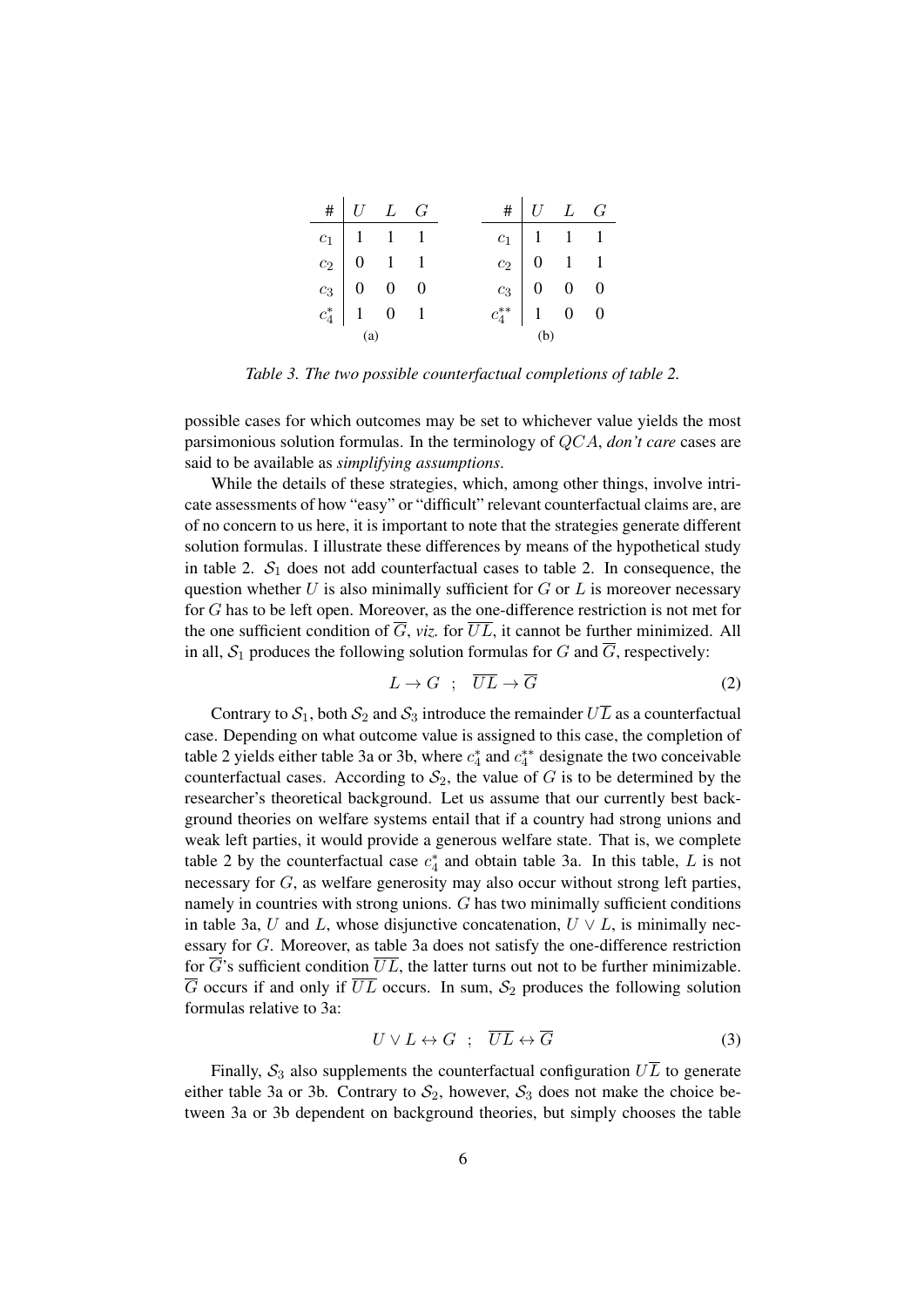that produces the more parsimonious solution formulas. In our exemplary case, parsimony is maximized if countries with strong unions and weak left parties are assumed not to provide a generous welfare state, i.e. if we settle for table 3b. In this table, the one-difference restriction is satisfied for the sufficient conditions of both G and  $\overline{G}$ . There is a row that accords with  $c_1$  in all but one respect, *viz.*  $c_2$ , and that allows for the elimination of  $U$  from the sufficient condition  $UL$  of  $G$ ; likewise, there is a row that accords with  $c_3$  in all but one respect, *viz.*  $c_4^{**}$ , and that allows for the elimination of  $\overline{U}$  from the sufficient condition  $\overline{UL}$  of  $\overline{G}$ . Furthermore, L and  $\overline{L}$ are each not only sufficient but also necessary for G and  $\overline{G}$ , respectively. Overall,  $S_3$  yields the following solution formulas:

$$
L \leftrightarrow G \quad ; \quad \overline{L} \leftrightarrow \overline{G} \tag{4}
$$

Plainly, tables 2 and 3 constitute very simple examples. Relative to more complex data tables, differences between solution formulas produced by  $S_1$ ,  $S_2$ , and  $S_3$  tend to be far greater. However, the solution formulas for our simple examples have one commonality which they share with all QCA solution formulas, independently of the data's complexity: QCA always directly connects conditions to outcomes. Depending on minimization strategies chosen, solution formulas may differ with respect to the complexity of identified complex or alternative causes, but QCA only assigns *direct causes* to outcomes. More concretely, QCA either determines strong unions and strong left parties to be alternative causes of the generosity of the welfare system or strong left parties are identified as a both sufficient and necessary cause of a generous welfare state. Under no circumstance would  $QCA$  conclude that conditions U and L are themselves causally connected.  $QCA$ never models input data in terms of causal chains.

This is a direct consequence of minimizing sufficient conditions on the basis of Quine-McCluskey optimization, which imposes the one-difference restriction. Even though our initial input table 2 features no case such that strong unions are combined with weak left parties, QCA requires the introduction of such a remainder as a counterfactual case in order to assess the minimality of sufficiency and necessity relationships. Whenever an input table does not contain  $2^n$  configurations of n conditions, QCA takes that table to be limited in its diversity. However, that may be a hasty conclusion. It might well be that table 2 in fact contains *all* empirically possible configurations of strong unions and strong left parties, because these two conditions themselves might be *causally dependent*. As to table 2, every country with strong unions also has strong left parties, i.e. U is sufficient for L. This dependency must by no means stem from historical contingencies but could be the result of  $U$  being a cause of  $L$ . That is, the data in table 2 might result from a causal chain such that U is a cause of L which is a cause of G. Row  $c_2$ , that features  $L$  without  $U$ , moreover indicates that  $U$  cannot be the only cause of  $L$ , for  $U$ is not necessary for  $L$ . Accordingly, there exists at least one (unknown) alternative cause  $Z$  of  $L$  which is not among the conditions considered in table 2. Overall, the data in table 2 might stem from a causal structure as depicted in figure 1.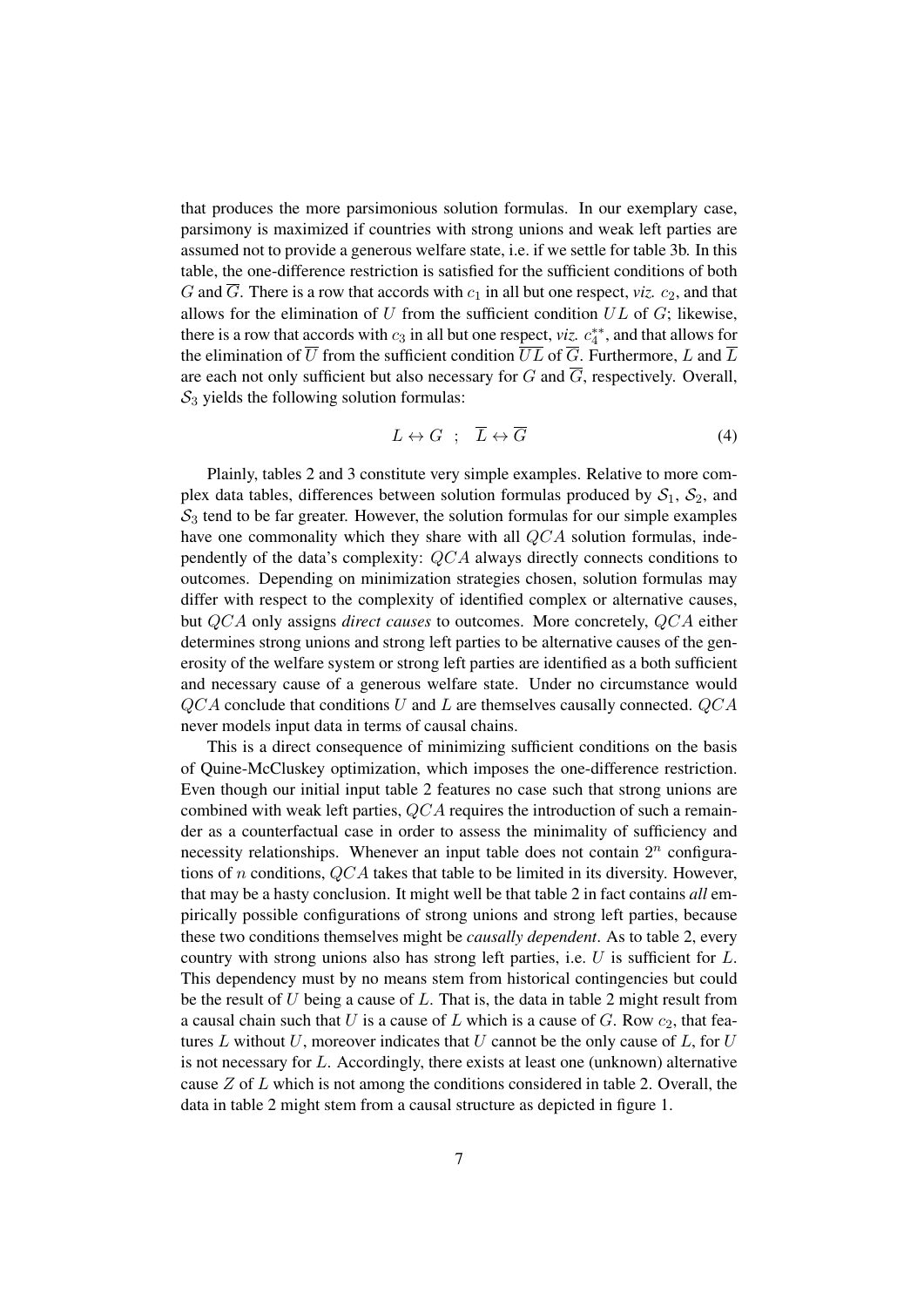

*Figure 1. A causal chain model that fits the data in table 2.*

It is beyond doubt that many social phenomena result from causal chains (cf. Goertz 2006). In fact, chances are that the strength of unions and the strength of left parties—at least in democratic countries—are tightly causally dependent. In that case, both strategies  $S_2$  and  $S_3$ , by introducing the remainder  $U\overline{L}$  as a counterfactual case, distort the data that they intend to model in a way that *violates* the actually underlying causal structure. The remainder  $U\overline{L}$  is not compatible with U being a sufficient cause of  $L$ . Hence, if the data in table 2 is really the result of the chain in figure 1, both  $S_2$  and  $S_3$  generate causal models that severely misrepresent the actual causal structure. By abstaining from introducing counterfactual cases, strategy  $S_1$  does not fallaciously distort the data, if table 2 indeed stems from a chain. Nonetheless,  $S_1$  produces inadequate solution formulas.  $S_1$  does not properly minimize the sufficiency relationships in table 2. Just as  $S_2$  and  $S_3$ ,  $S_1$  fails to recognize the sufficiency of  $U$  for  $L$  and  $G$  and, thus, the direct causal relevance of strong unions for strong left parties and the indirect relevance of strong unions for welfare generosity. In sum, notwithstanding the fact that the chain in figure 1 perfectly fits the data in table 2, none of the search strategies supplied by QCA succeeds in modeling table 2 in terms of that chain.

Although the literature on QCA currently does not provide any other strategies to process limitedly diverse data (cf. also Schneider and Wagemann 2010, 408), it might be argued that  $QCA$  could be amended by a further search strategy that assigns the chain in figure 1 to table 2 after all. In particular, it might be held that a subdivision of causal chains into their separate layers yields causal substructures that are amenable to a *stepwise* QCA analysis. Indeed, Schneider and Wagemann (2006) have suggested a stepwise application of QCA to remote and proximate conditions of an outcome in order to distinguish among relevant background contexts in which proximate conditions are causally efficacious. Even though this so-called *Two-Step* approach is not designed to uncover causal chains, something along its lines might be proposed as a new QCA strategy to process chain-generated data. Such a search strategy—call it  $S_4$ , for short—could be roughly spelled out as follows: in a first phase, QCA is applied to identify the direct causes of the ultimate outcome among the conditions; in a second phase, QCA is sequentially reapplied to uncover the causal dependencies among the conditions themselves.

Let us investigate whether  $S_4$  could indeed model table 2 in terms of the causal chain in figure 1. In the first phase of  $S_4$ , we hence apply  $QCA$  to identify the direct causes of G in the set  $\{U, L\}$ . Here, the limited diversity of table 2 again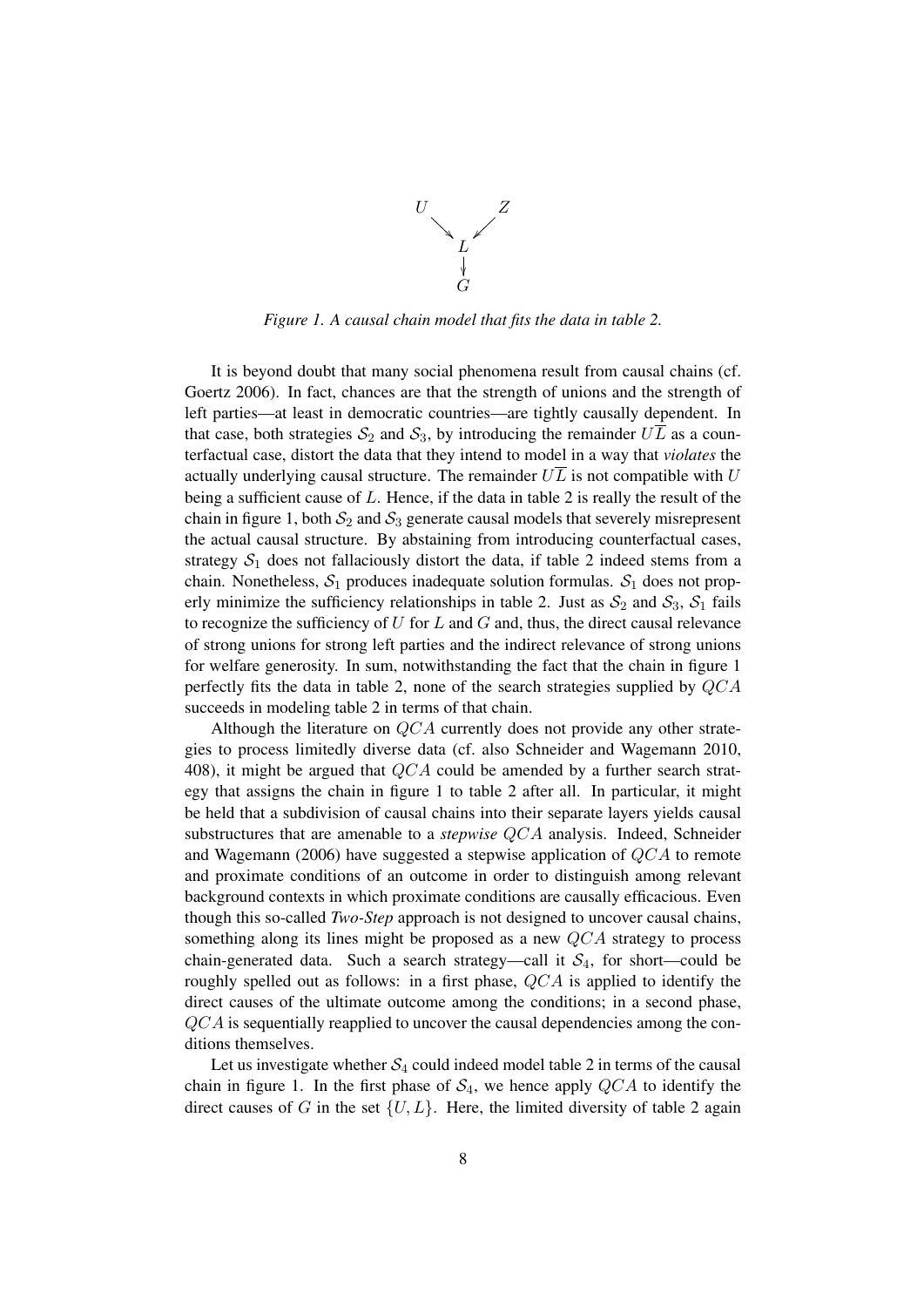raises the question how to handle logical remainders. If no remainders are counterfactually added, as in case of strategy  $S_1$ ,  $QCA$  is not able to determine whether  $L$  is the only direct cause of  $G$  or whether  $U$  is also directly relevant to  $G$ . In order to infer that  $L$  is the only direct cause of  $G$ , as in the chain of figure 1,  $QCA$  has to treat the logical remainder  $U\overline{L}$  as *don't care* case in the first phase of S<sub>4</sub>—analogously to S<sub>3</sub>. Such a coding of  $U\overline{L}$  makes the case  $c_4^{**}$  available as simplifying assumption. However, by counterfactually supplying the case  $c_4^{**}$  to yield table 3b, a simplifying assumption is introduced that not only prompts QCA to infer that  $L$  is the only direct cause of  $G$  but also (in combination with the other rows of table 3b) entails that U and L are *independent*. This independence, in turn, contradicts the causal chain in figure 1. As a consequence, in its first phase, strategy  $S_4$  inevitably faces a dilemma: either it cannot establish  $L$  as only direct cause of G or it is forced to counterfactually add a logical remainder that renders U and L independent and, hence, violates the causal chain that is being searched. Neither horn of that dilemma results in an analysis of table 2 in terms of the chain in figure 1. Choosing the first horn reduces strategy  $S_4$  to  $S_1$ , whereas choosing the second horn reduces strategy  $S_4$  to  $S_3$ .

These considerations suggest that the problems QCA faces when confronted with chain-generated data do not stem from the current (accidental) unavailability of a proper search strategy for such data. Rather, these problems stem from the calculative core of the method. Minimizing configurational data on the basis of Quine-McCluskey optimization presupposes that all  $2^n$  logically possible combinations of  $n$  analyzed conditions are empirically possible, which, in turn, presupposes that there are no causal dependencies among those  $n$  conditions. That is, by resorting to Quine-McCluskey optimization and, hence, by subscribing to the one-difference restriction, the QCA framework assumes that analyzed conditions are mutually causally independent. For later reference I label this the *independence assumption*, or (IND) for short. Even though, to my knowledge, Ragin has never explicitly stated that  $QCA$  is only a correct method if (IND) is assumed, he tailors his notion of *causal complexity* to the limitations (IND) imposes on QCA-processable complexity. He defines *causal complexity* as "a situation in which a given outcome may follow from several different combinations of causal conditions" (2008, 124; similarly in Ragin 1987, 23–26). In fact, if causal structures underlying configurational data are assumed to have a maximal complexity as defined in this quotation, (IND) is satisfied. I take this to indicate that  $QCA$  is, from the outset, designed to analyze causal structures featuring exactly *one* effect and a possibly complex configuration of *mutually independent direct* causes of that effect.<sup>2</sup>

Apart from making explicit these limitations on the causal complexity which is correctly discoverable by QCA, these considerations show that a methodology of configurational causal reasoning that correctly models data stemming from chains must avoid the one-difference restriction. An alternative methodology which does not impose that restriction has been introduced in Baumgartner (2009a,b). It has been termed *Coincidence Analysis*, or CNA for short. The next section reviews the basic idea behind CNA's alternative minimization procedure.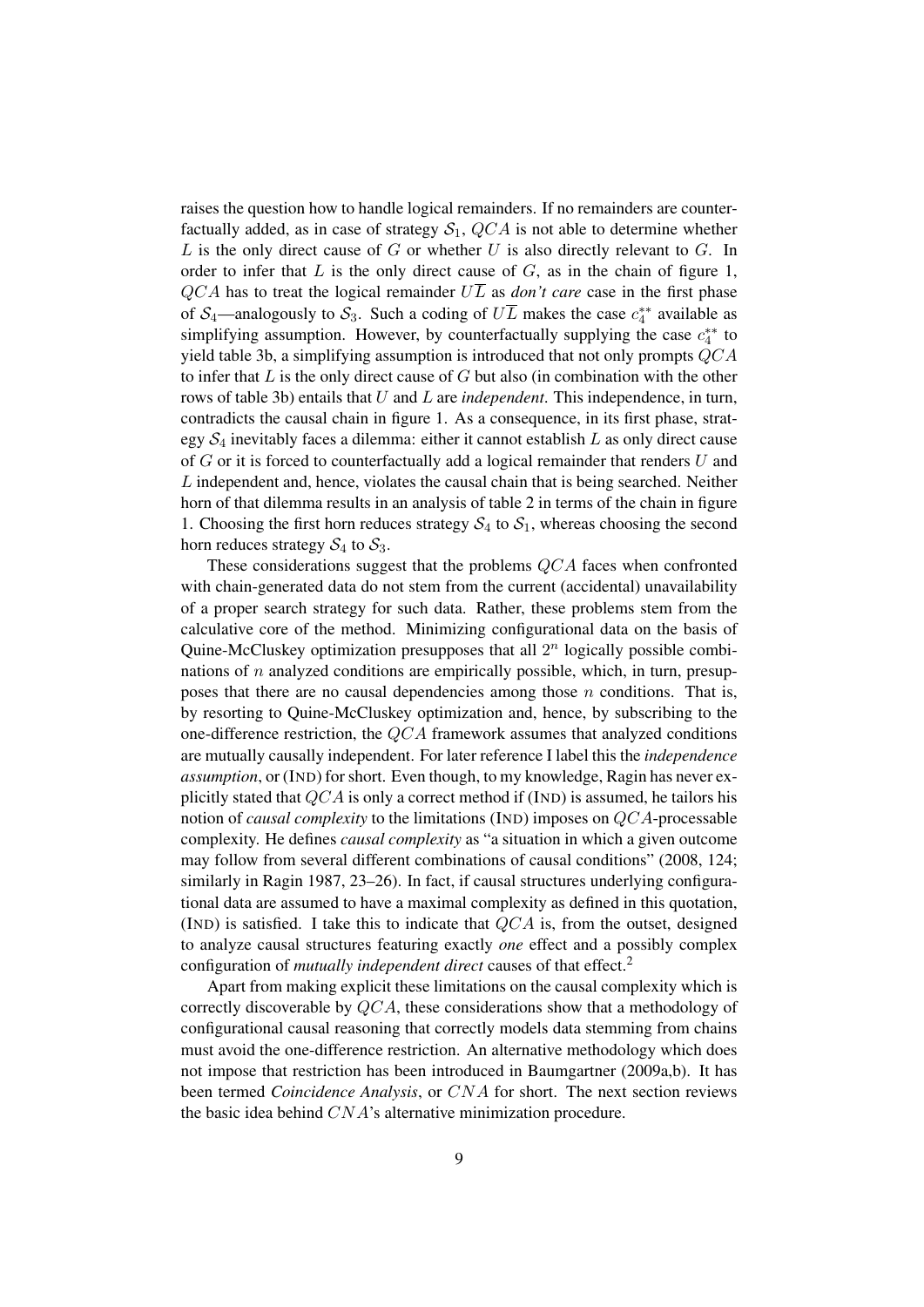### 3. THE BASICS OF COINCIDENCE ANALYSIS

Coincidence Analysis shares all of QCA's basic goals and intentions. It focuses on configurational complexity rather than on net effects, it processes the same kind of data as QCA, and it implements the same regularity theoretic notion of causation, as e.g. developed by Mackie (1974). Apart from its altered minimization procedure for sufficient and necessary conditions which will be presented below, there is one difference between  $OCA$  and  $CNA$  that deserves separate mention at this point. Contrary to QCA, CNA does not presuppose that analyzed variables can be classified into potential causes and a corresponding outcome prior to analyzing the data. If such a classification is available, so much the better; if not, CNA simply identifies and minimizes all relationships of sufficiency and necessity that subsist among the relevant variables and issues a set of causal models that all entail these sufficiency and necessity relations. It is then up to the researcher and her background theories to choose among these possible models.

Accordingly, CNA does not normally distinguish between conditions and outcomes, rather it just speaks neutrally of *factors*. Factors are taken to be similarity sets of event tokens, i.e. sets of type identical events or occurrences. Whenever a member of such a similarity set occurs, the corresponding factor is said to be *instantiated*. Moreover, to reflect the fact that causally interacting factors are co-instantiated within the same spatiotemporal region, i.e. coincidently, configurations of analyzed factors are termed *coincidences* in the CNA-context rather than *cases*—which explains the name "Coincidence Analysis". All of these are mere terminological differences. Nothing substantial hinges on them. Accordingly, instead of "Coincidence Analysis" one might just as well speak of "Case Analysis"—or even of "causal-chain- $QCA$ " ( $ccQCA$ ) for that matter; for, as will be shown in the remainder of this paper, the one substantial difference between  $CNA$  and  $QCA$  is that, contrary to the latter, the former can correctly process data tables that violate (IND). More specifically, contrary to  $QCA$ , CNA does not minimize relationships of sufficiency and necessity by means of Quine-McCluskey optimization, but based on its own custom-built minimization procedure.

The basic idea behind this procedure can be easily stated. If there exists any kind of (deterministic) causal dependency among  $n$  factors, it follows that not all  $2<sup>n</sup>$  logically possible configurations of these factors are also empirically possible. Causal dependencies constrain the range of empirical possibilities. To do justice to this trademark feature of causality, CNA does not only infer causal dependencies from the coincidences (or cases) actually contained in data tables, but also from the coincidences *not contained therein*. In fact, evidence as to empirically impossible coincidences is of central relevance for causal discovery. Claims about sufficiency and necessity are logically equivalent to negative existential claims. For example, to state that strong left parties are sufficient for welfare generosity is equivalent to stating that there are no cases featuring strong left parties and a weak welfare state. Analogously, claiming that strong left parties are necessary for welfare generosity is equivalent to claiming that there are no cases featuring welfare generosity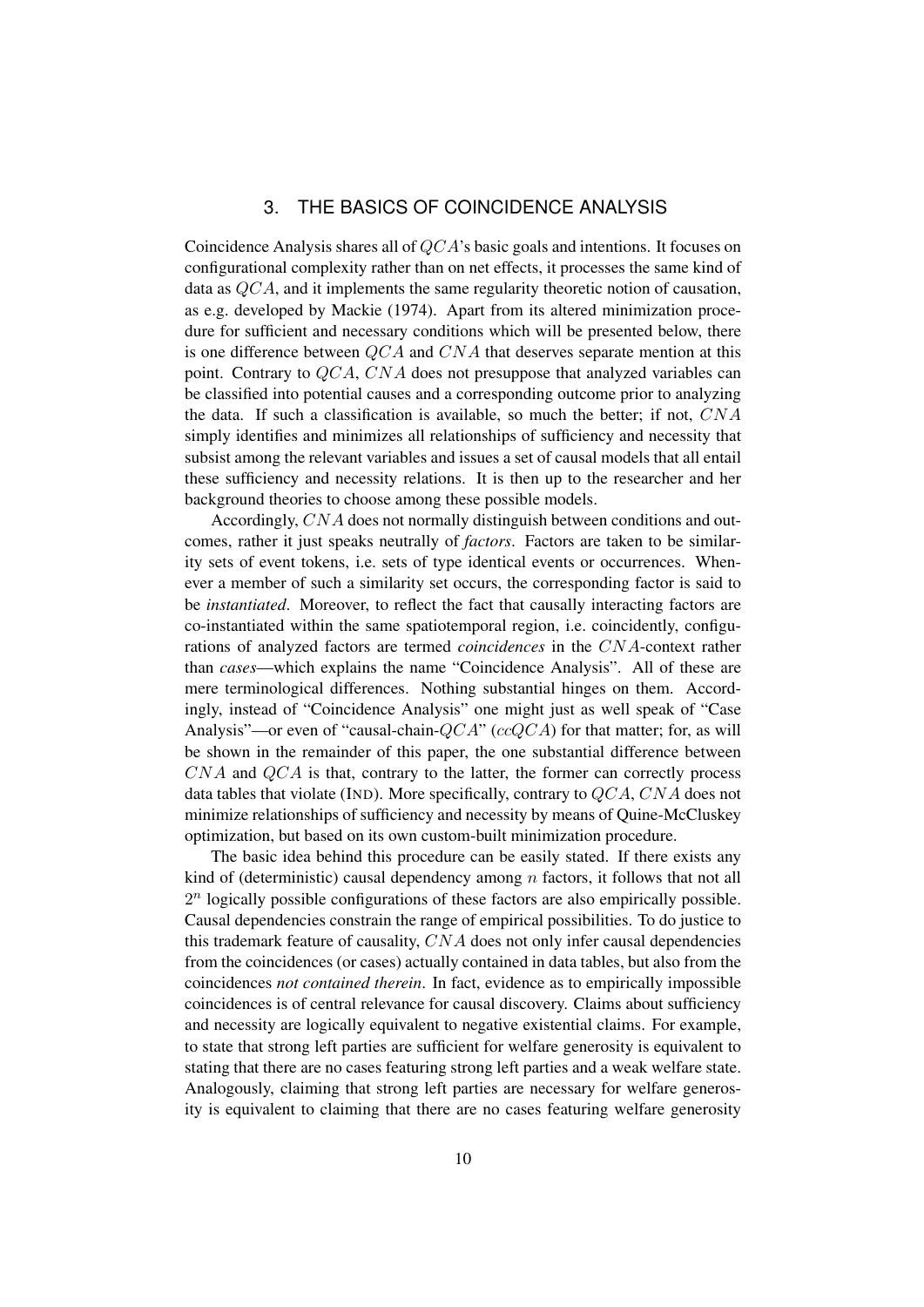without strong left parties. Negative existentials of this sort constitute the core of CNA's minimization procedure: to determine whether, say, a complex sufficient condition  $Z_1Z_2...Z_m$  of a factor  $Z_n$  contains redundancies or not, CNA parses a corresponding data table to check whether the table contains a row featuring a proper part of that sufficient condition, say  $Z_2 \ldots Z_m$ , in combination with  $\overline{Z_n}$  or not. If the table does not contain such a such row,  $Z_2 \ldots Z_m$  is itself sufficient for  $Z_n$ , i.e.  $Z_1$  is redundant. Next,  $Z_2 \ldots Z_m$  is likewise tested for further redundancies, and so forth, until no more redundancies are found—and analogously for necessary conditions.

To make all of this more precise, some notational and terminological preliminaries are required. Factors are symbolized by italicized capital letters A, B, C, etc., with variables (placeholders)  $Z$ ,  $Z_1$ ,  $Z_2$ , etc. running over the domain of factors. The negation of a factor A is written as before:  $\overline{A}$ . Moreover, I introduce variables  $X_1, X_2$ , etc. that run over the domain of coincidences (configurations) of an open number of factors. Causal analyses are always relativized to a set of investigated factors. To this set I refer as the *factor frame* of the analysis. As indicated above, CNA does not presuppose that a particular factor from the frame can be identified as the outcome of an analyzed causal structure prior to applying CNA. CNA simply identifies all relationships of sufficiency and necessity among the factors in the frame and properly minimizes these relationships. In sociological practice, however, it is often known from the outset which factors are possible causes and which ones are possible effects. Accordingly, in addition to a data table, CNA may be given a subset W of possible effects from the frame as input. Sufficient and necessary conditions are then calculated for the members of W only.

CNA then first identifies minimally sufficient conditions for each of the factors in W. This is done in four steps: (i) a factor  $Z_i \in W$  is selected, (ii) all sufficient conditions of  $Z_i$  are identified, (iii) these sufficient conditions are minimized, and (iv) the procedure is restarted at (i) by selecting another  $Z_j \in W$ , until all factors in W have been selected. By referring to the other factors in the frame apart from a selected  $Z_i$  as *residuals*, the rule that identifies sufficient conditions of  $Z_i$  in a given input table  $C$  can be stated as follows:

(SUF) A coincidence  $X_k$  of residuals is *sufficient* for  $Z_i$  if and only if C contains at least one row featuring  $X_k Z_i$  and no row featuring  $X_k Z_i$ .

A complex sufficient condition  $X_k$  of  $Z_i$  contains no redundancies if and only if  $X_k$  contains no sufficient proper parts, i.e. if no elimination of a conjunct of  $X_k$ results in a condition that is itself sufficient for  $Z_i$ . More precisely put:

(MSUF) A sufficient condition  $Z_1 Z_2 ... Z_h$  of  $Z_i$  is *minimally* sufficient if and only if neither  $Z_2Z_3 \ldots Z_h$  nor  $Z_1Z_3 \ldots Z_h$  nor  $\ldots$  nor  $Z_1Z_2 \ldots Z_{h-1}$  are sufficient for  $Z_i$  according to (SUF).

To test whether a sufficient condition  $X_k$  of  $Z_i$  is minimally sufficient in the sense defined by (MSUF), every factor in  $X_k$  is to be tested for redundancy by eliminating it from that condition and checking whether the remaining condition still is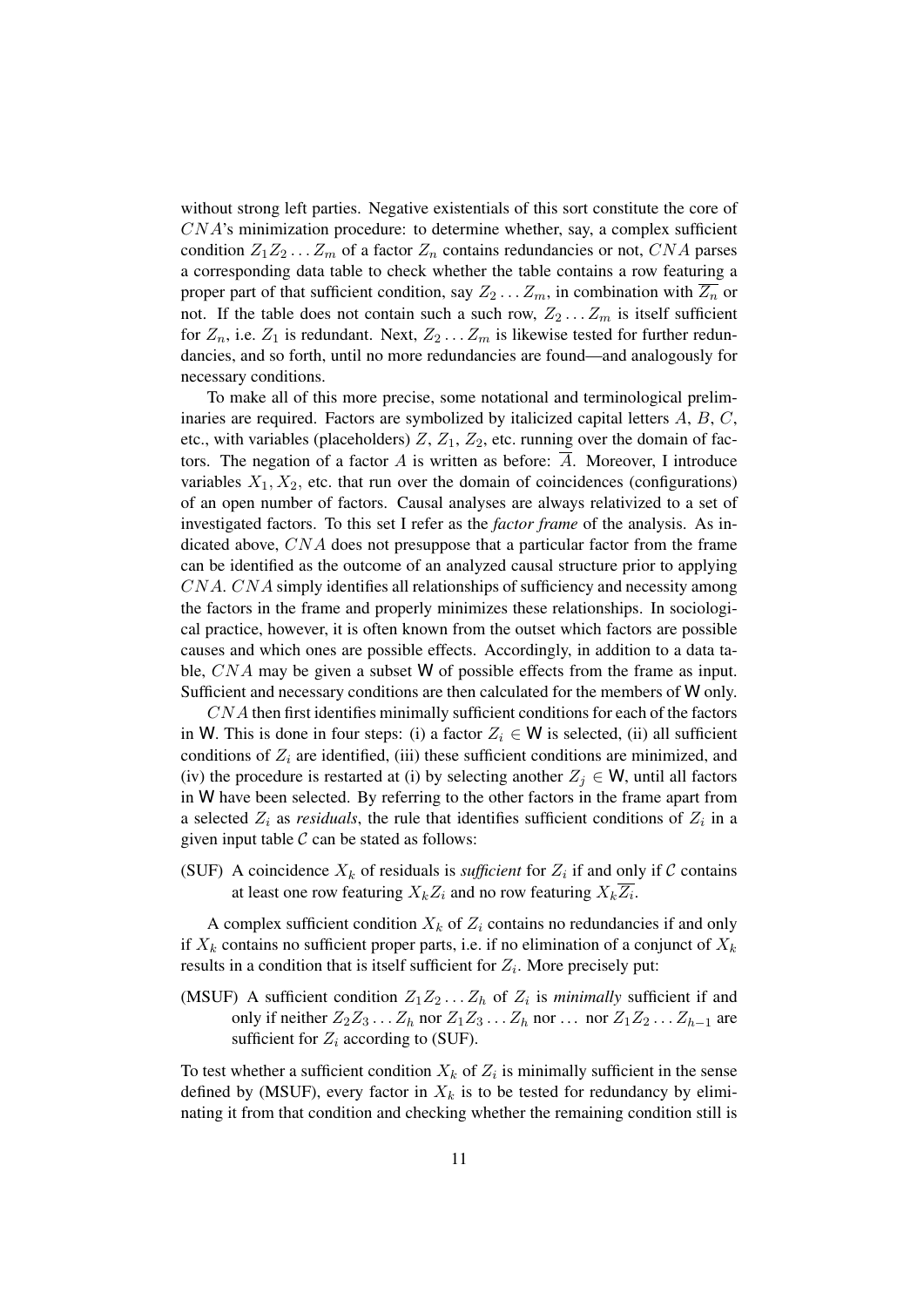sufficient for  $Z_i$ . A sufficient condition of  $Z_i$  is minimally sufficient if and only if every elimination of a factor from that condition results in the insufficiency of the remaining condition. This can be more formally put as follows:

(MSUF') Given a sufficient condition  $Z_1 Z_2 ... Z_h$  of  $Z_i$ , for every  $Z_g \in$  $\{Z_1, Z_2, \ldots, Z_h\}, h \geq g \geq 1$ , and every h-tuple  $\langle Z_{1'}, Z_{2'}, \ldots, Z_{h'} \rangle$ which is a permutation of the h-tuple  $\langle Z_1, Z_2, \ldots, Z_h \rangle$ : Eliminate  $Z_g$  from  $Z_1 Z_2 ... Z_h$  and check whether  $Z_1 ... Z_{g-1} Z_{g+1} ... Z_h Z_i$  is contained in a row of C. If that is the case, re-add  $Z_q$  to  $Z_1 \ldots Z_{q-1} Z_{q+1} \ldots Z_h$  and eliminate  $Z_{g+1}$ ; if that is not the case, proceed to eliminate  $Z_{g+1}$  without re-adding  $Z_q$ .

The core difference between minimizing sufficient conditions along the lines of Quine-McCluskey optimization and of (MSUF') deserves separate emphasis: Quine-McCluskey optimization only eliminates conjuncts of a sufficient condition if the latter reduced by a respective conjunct is actually contained in the data table in a way that satisfies the one-difference restriction; by contrast, (MSUF') eliminates conjuncts of a sufficient condition if the latter reduced by a respective conjunct is not contained in the data in combination with the absence of a corresponding effect.

To illustrate CNA's minimization of sufficient conditions, reconsider table 1. For simplicity, assume that our theoretical background—as in case of the exemplary  $QCA$  analysis of table 1 conducted in section 2—determines G to be the only conceivable effect among the three factors contained in that table, i.e.  $W = \{G\}$ . Rows  $c_1$ ,  $c_2$ , and  $c_3$  each feature a sufficient condition of G according to (SUF): For  $UL, U\overline{L}$ , and  $\overline{U}L$  table 1 contains one row featuring  $ULG, U\overline{L}G$ , and  $\overline{U}LG$ , respectively, and no row in which those conditions are combined with  $\overline{G}$ . Moreover, no row in table 1 exhibits either U or L in combination with  $\overline{G}$ . That is, both U and  $L$  are themselves sufficient for  $G$ . As neither of them has further proper parts, U and  $L$  are each minimally sufficient for  $G$ . Analogous considerations reveal that  $\overline{UL}$  is minimally sufficient for  $\overline{G}$  in table 1. Row  $c_4$  exhibits the coincidence  $\overline{ULG}$ and for each proper part of  $\overline{UL}$  there is a row featuring that part in combination with the absence of  $\overline{G}$ , *viz.*  $\overline{U}G$  in  $c_3$  and  $\overline{L}G$  in  $c_2$ . Accordingly, none of the proper parts of  $\overline{UL}$  is itself sufficient for  $\overline{G}$ .

Next, CNA disjunctively combines minimally sufficient conditions of each  $Z_i \in W$  to necessary conditions of  $Z_i$ . Necessity of a disjunction of conditions relative to a given input table  $\mathcal C$  is defined as follows:

(NEC) A disjunction  $X_1 \vee X_2 \vee \ldots \vee X_h$  of minimally sufficient conditions of  $Z_i$ is *necessary* for  $Z_i$  if and only if C contains no row featuring  $Z_i$  in combination with  $\neg(X_1 \lor X_2 \lor \ldots \lor X_h)$ , i.e. no row comprising  $\overline{X_1 X_2 \ldots X_h} Z_i$ .

Finally, if CNA finds necessary conditions of  $Z_i \in W$ , it proceeds to minimize those conditions analogously to (MSUF) and (MSUF').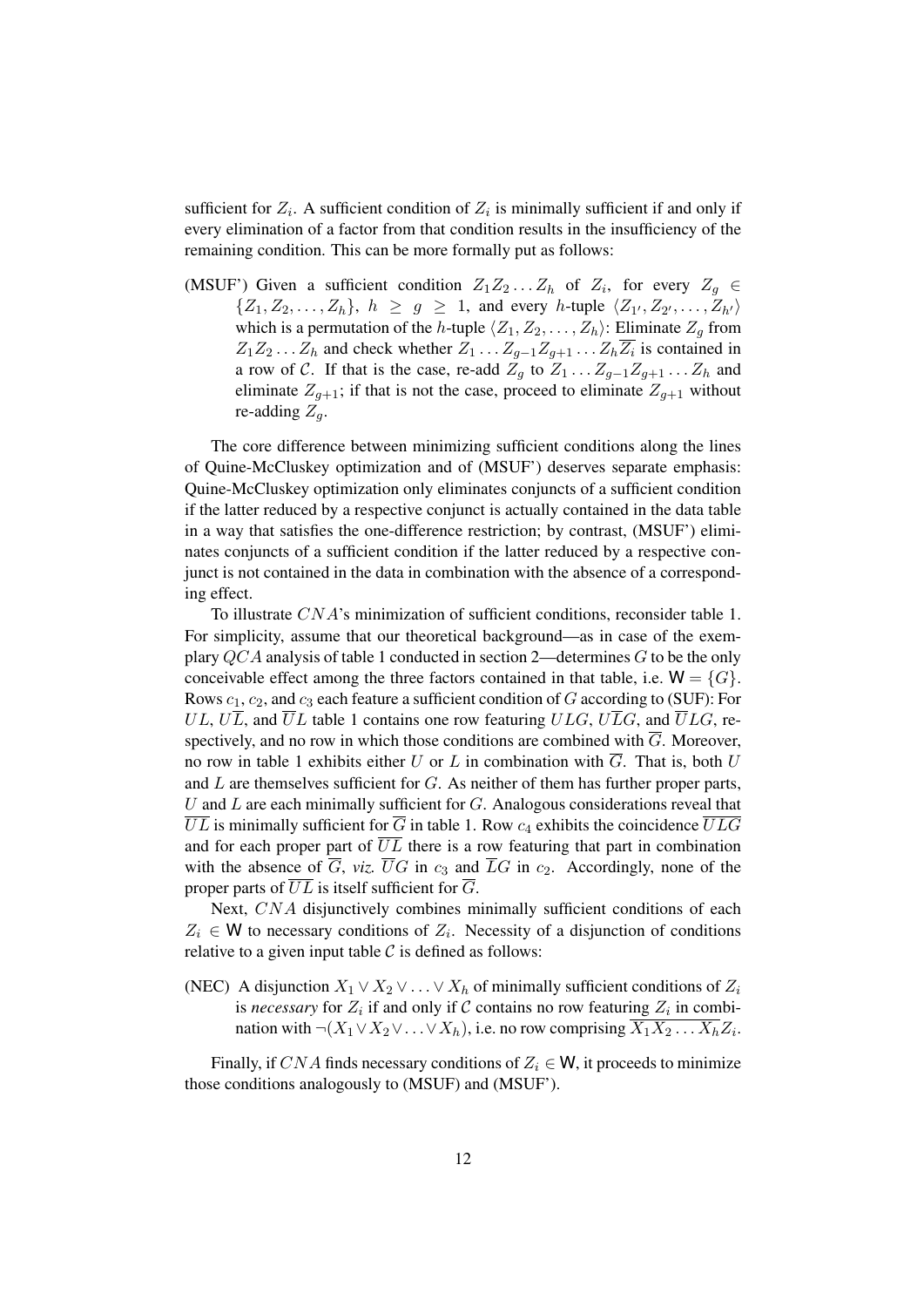(MNEC) A necessary condition  $X_1 \vee X_2 \vee \ldots \vee X_h$  of  $Z_i$  is *minimally* necessary if and only if neither  $X_2 \vee X_3 \vee \ldots \vee X_h$  nor  $X_1 \vee X_3 \vee \ldots \vee X_h$  nor ... nor  $X_1 \vee X_2 \vee \ldots \vee X_{h-1}$  is necessary for  $Z_i$  according to (NEC).

To determine whether a necessary condition  $X_1 \vee X_2 \vee \ldots \vee X_h$  of  $Z_i$  is minimally necessary in the sense defined by (MNEC), every disjunct contained in  $X_1 \vee X_2 \vee$  $\ldots \vee X_h$  is to be tested for redundancy by eliminating it from that disjunction and checking whether the remaining condition still is necessary for  $Z_i$ . A necessary condition of  $Z_i$  is minimally necessary if and only if every elimination of a disjunct results in the loss of necessity of the remaining condition. More formally and operationally put:

(MNEC') Given a necessary condition  $X_1 \vee X_2 \vee \ldots \vee X_h$  of  $Z_i$ , for every  $X_g$  $\in \{X_1, X_2, \ldots, X_h\}, h \ge g \ge 1$ , and every h-tuple  $\langle X_{1'}, X_{2'}, \ldots, X_{h'} \rangle$ which is a permutation of the h-tuple  $\langle X_1, X_2, \ldots, X_h \rangle$ : Eliminate  $X_q$ from  $X_1 \vee X_2 \vee \ldots \vee X_h$  and check whether there is a row in C featuring  $Z_i$  in combination with  $\neg(X_1 \lor \dots \lor X_{g-1} \lor X_{g+1} \lor \dots \lor X_h)$ , i.e. a row comprising  $X_1 \dots X_{g-1} X_{g+1} \dots X_h Z_i$ . If that is the case, re-add  $X_g$  to  $X_1 \vee \ldots \vee X_{q-1} \vee X_{q+1} \vee \ldots \vee X_h$  and eliminate  $X_{q+1}$ ; if that is not the case, proceed to eliminate  $X_{q+1}$  without re-adding  $X_q$ .

To illustrate, let us again apply these rules to table 1. Above, we saw that  $U$  and L are each minimally sufficient for G and that  $\overline{UL}$  is minimally sufficient for  $\overline{G}$ . As it turns out, the disjunctive concatenation of U and L, *viz.*  $U \vee L$ , accounts for all occurrences of G in table 1. That is,  $U \vee L$  is necessary for G. Analogously,  $\overline{UL}$ accounts for all occurrences of  $\overline{G}$  in this table, i.e.  $\overline{UL}$  is necessary for  $\overline{G}$ . Moreover, neither  $U$  nor  $L$  are themselves necessary for  $G$ , because for both of them there is a row where they are absent while  $G$  is given:  $c_3$  features the coincidence  $\overline{U}G$  and  $c_2$  the coincidence  $\overline{L}G$ . Therefore,  $U \vee L$  is minimally necessary for G. Finally, as  $\overline{UL}$  has no necessary proper parts either, it is minimally necessary for  $\overline{G}$ . All in all, CNA produces the following solution formulas for table 1:

$$
U \vee L \leftrightarrow G \quad ; \quad \overline{UL} \leftrightarrow \overline{G} \tag{5}
$$

It can easily be seen that this solution is the same as the solution assigned to table 1 by  $QCA$ , i.e. (1). While  $QCA$  only eliminates redundant elements from sufficient and necessary conditions if the one-difference restriction is satisfied, CNA systematically tests for eliminability, independently of whether the one-difference restriction is satisfied or not. Yet, evidently, if a data table features all  $2^n$  configurations of n residuals of some  $Z_i \in W$ , as does table 1 for the residuals of G,  $QCA$  can perform the same systematic redundancy testing which  $CNA$  performs independently of the availability of all those logically possible configurations. Consequently, if the data exhibit all  $2^n$  configurations of n residuals, CNA and QCA produce the exact same solution formulas. The two methodologies are equivalent for all data tables that are logically complete in this sense. As the next section is going to show, though, important differences emerge if input tables are not logically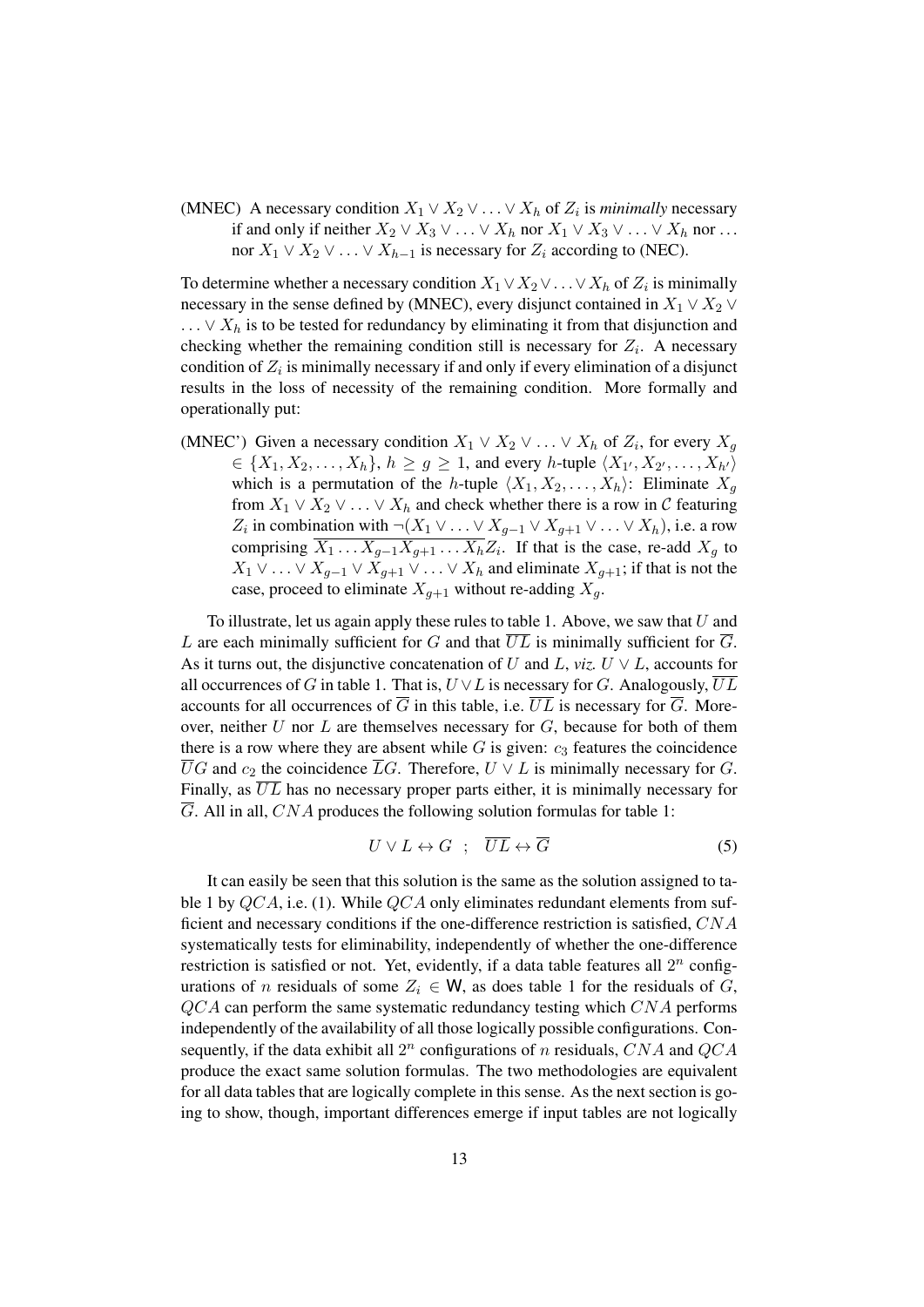complete with respect to residuals of some  $Z_i \in W$  and the theoretical background of the researcher has it that there might exist causal dependencies among residuals.

#### 4. CNA AND CAUSAL CHAINS

In order to have a concrete background against which to discuss how CNA processes data that are generated by causal chains, let us return to table 2. Assume, a hypothetical study on the causal dependencies among strong unions  $(U)$ , strong left parties  $(L)$ , and welfare generosity  $(G)$  has generated table 2; and assume furthermore that this data in fact is the result of the causal chain depicted in figure 1. In consequence, table 2 lists *all empirically possible combinations* of the three factors  $U$ ,  $L$ , and  $G$ . Or differently, table 2 is not limited in its diversity, even though it does not contain coincidences featuring strong unions and weak left parties. Adding counterfactual coincidences to this table would hence violate the underlying causal structure.

As we have seen in section 2, the only  $QCA$ -strategy that does not add counterfactual cases to table 2, strategy  $S_1$ , does not succeed in recognizing the dependencies between  $U$  and  $L$  and between  $U$  and  $G$  as being of causal nature. Let us now apply CNA to that table. Available prior causal knowledge yields that welfare generosity must be the ultimate outcome of the causal structure we are looking for. We have enough evidence indicating that countries install generous welfare systems only (temporally) *after* unions or left parties have gained sufficient strength. However, suppose we have no theoretical knowledge about the causal interplay between the strength of unions and the strength of left parties. On the face of it, there may exist any kind of causal relationship between these two factors. In light of this,  $CNA$  is brought to bear in such a way that, first, it identifies sufficient and necessary conditions for all factors in the frame and, second, the researcher selects those relationships of sufficiency and necessity that can be causally interpreted relative to the available theoretical background.

We thus start by setting the set W of potential effects equal to the factor frame, i.e.  $W = \{U, L, G\}$ , such that CNA identifies minimally sufficient and necessary conditions for all factors in the frame. For simplicity, we abstain from also identifying sufficiency and necessity relations for the absences of  $U, L$ , and  $G$ . Rows  $c_1$  and  $c_2$  of table 2 each feature a sufficient condition of G according to (SUF): For both UL and  $\overline{U}L$  the table contains one row featuring ULG and  $\overline{U}LG$ , respectively, and no row in which those conditions are combined with  $\overline{G}$ . Moreover, no row in table 2 exhibits either U or L in combination with  $\overline{G}$ . That is, both U and L are themselves sufficient for  $G$ . As neither of them has proper parts,  $U$  and  $L$  are each minimally sufficient for G according to (MSUF). Very analogous considerations reveal that U and G are each minimally sufficient for L in table 2. However, as instances of  $G$  generally occur temporally after instances of  $L$ , a causal interpretation of the sufficiency of  $G$  for  $L$  can be excluded to begin with. Finally, there are no sufficient conditions of  $U$  in table 2. The coincidence  $LG$  is combined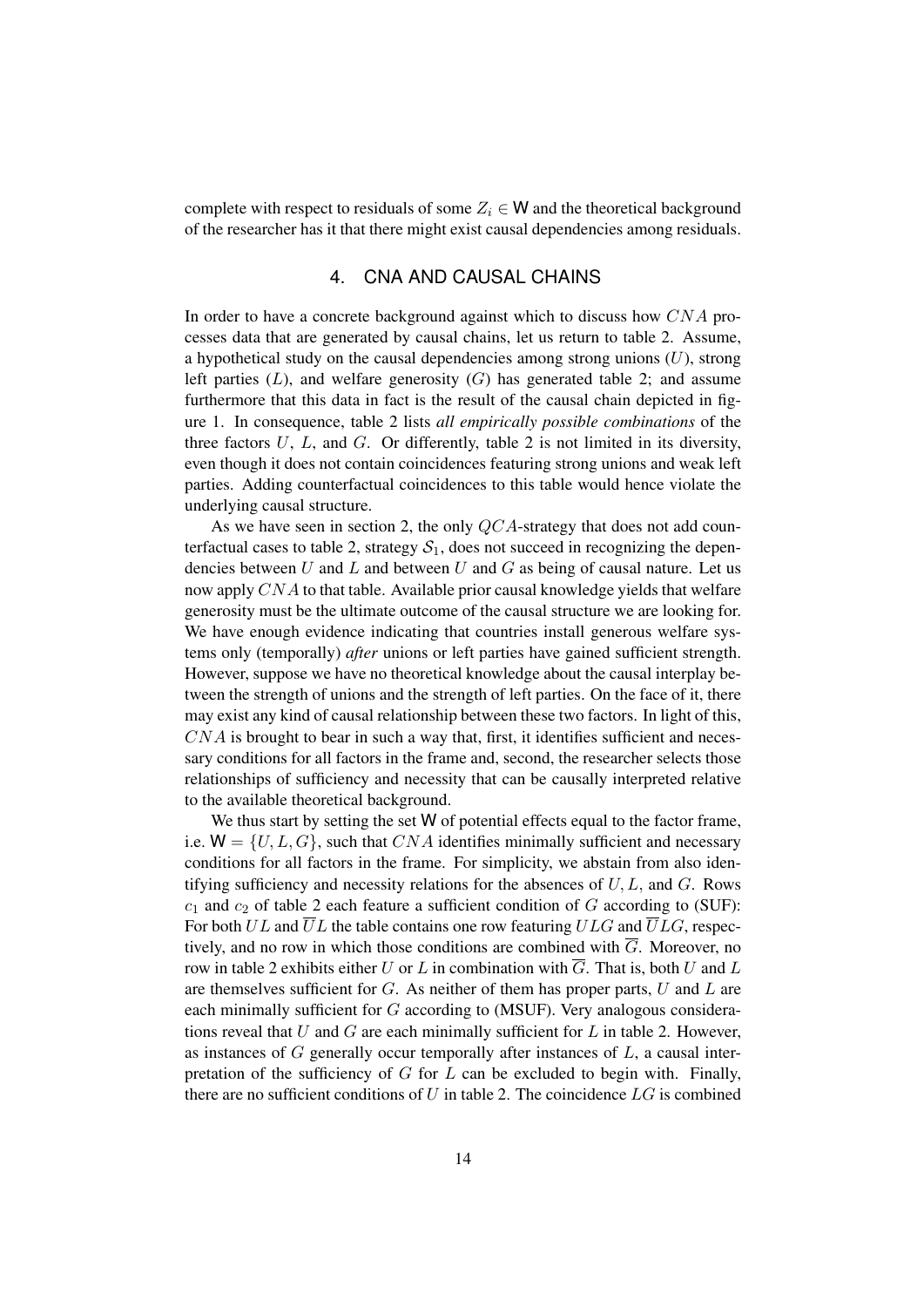with U in  $c_1$  and with  $\overline{U}$  in  $c_2$ , and is therefore not sufficient for U according to (SUF). Overall, the first stage of our  $CNA$ -analysis of table 2 yields the following causally interpretable minimally sufficient conditions of the members of W:

$$
G: \{U, L\}
$$

$$
L: \{U\}
$$

$$
U: \{\}
$$

CNA then proceeds to build necessary conditions of the members of W from this inventory of their minimally sufficient conditions. The disjunction  $U \vee L$  is necessary for G according to (NEC), for there is no row in table 2 exhibiting the coincidence  $\overline{UL}G$ . Moreover,  $U \vee L$  has a necessary proper part: There is no row featuring  $\overline{L}$  in combination with G. That is, as to (MNEC) L is minimally necessary for  $G$ . By contrast, the one minimally sufficient condition of  $L$  that is amenable to a causal interpretation, i.e. U, is not necessary for L. In row  $c_2$ , L is instantiated without  $U$ . That shows that  $L$  has causes that are not contained in the frame of our exemplary study. As there are no minimally sufficient conditions of U in table 2, CNA does not build any necessary conditions of U either.<sup>3</sup> Overall, CNA hence finds one causally interpretable minimally necessary condition composed of minimally sufficient conditions for  $G$ , i.e.  $L$ , and one causally interpretable minimally sufficient condition of  $L$ , i.e.  $U$ . In the final solution formula, CNA conjunctively concatenates its findings:

$$
(U \to L) \land (L \leftrightarrow G) \tag{6}
$$

(6) mirrors exactly the sufficiency and necessity relations that follow from the causal chain in figure 1. Moreover, (6) generates exactly the truth table 2, that is, (6) is true if and only if  $U, L$ , and  $G$  are assigned one of the configurations of truth values listed in table 2. Contrary to  $QCA$ ,  $CNA$  does not eliminate the dependency between  $U$  and  $L$ , but recognizes it as being of causal nature. By allowing for more than one outcome and by systematically testing sufficient and necessary conditions for redundancies, independently of whether the one-difference restriction is satisfied, CNA succeeds in adequately modeling the data in table 2 in terms of the causal chain in figure 1.

It must be emphasized that  $CNA$ 's assignment of (6) to table 2 essentially hinges on the presumed *empirical completeness* of that table. If a researcher is simply confronted with a table as 2, she cannot be sure that the absence of countries with strong unions and weak left parties from the data is due to a causal dependence between these factors. The fact that this configuration is missing from the data might also be the result of an accidental limitation of data diversity. Plainly, configurational data themselves do not shed any light whatsoever on why certain configurations are not contained therein. Explanations for missing data points must come from external sources—in the first instance, from the researcher's theoretical background. If available background knowledge about the interplay between the strength of unions and of left parties suggests that the combination of strong unions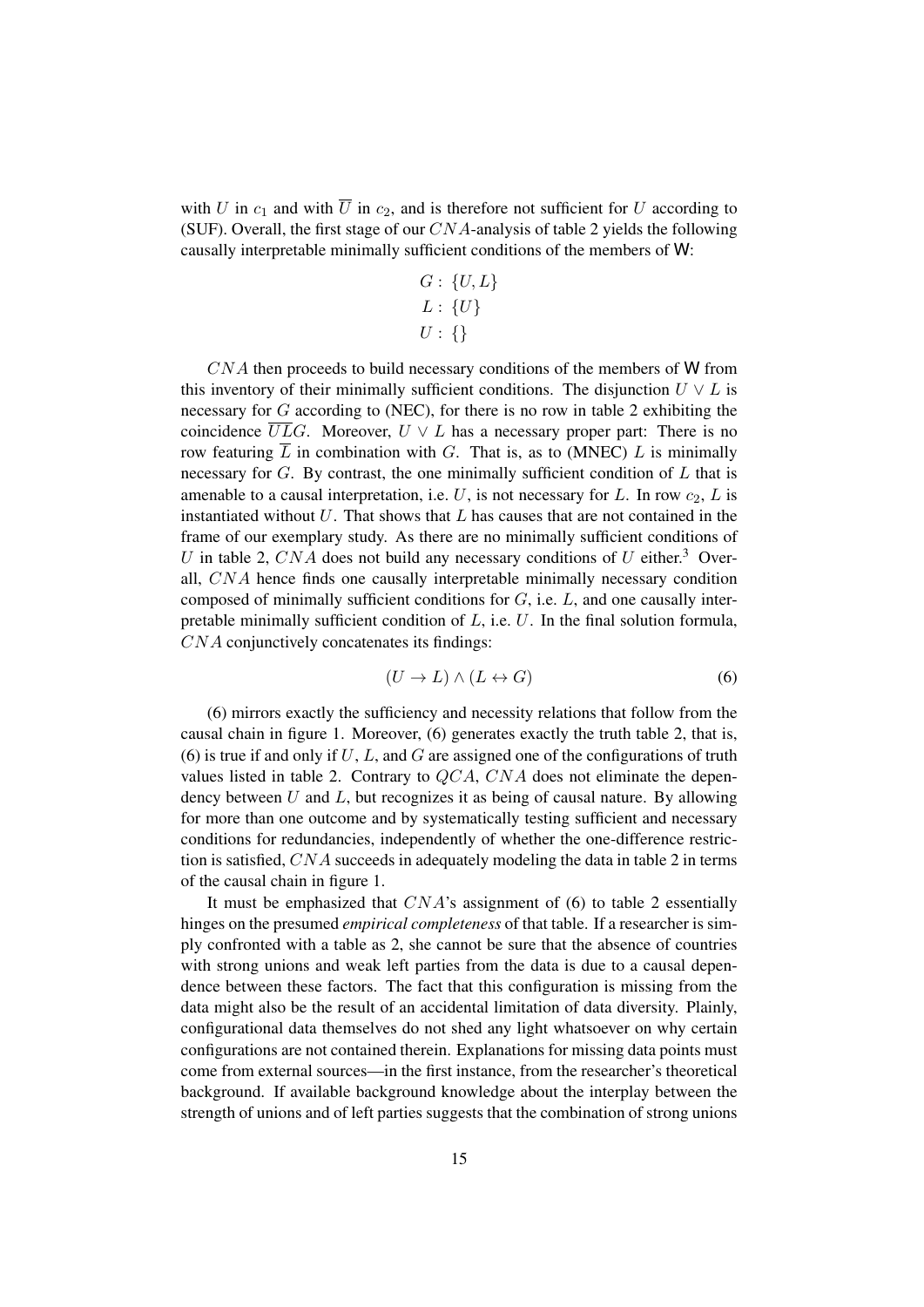and weak left parties is empirically possible after all, a CNA-analysis has to revert to counterfactual completions of data tables along the lines of strategies  $S_2$  and  $S_3$ sketched in section 2. As we have seen in section 3, since  $CNA$  is equivalent to  $QCA$  with respect to logically complete tables,  $CNA$  generates the same solution formulas as strategies  $S_2$  and  $S_3$ , depending on whether table 2 is counterfactually completed in terms of tables 3a or 3b.

While in experimental disciplines researchers could freely manipulate investigated factors and, thus, test whether missing configurations can be artificially produced or not, assessing the empirical completeness of configurational data may give rise to severe problems in non-experimental disciplines—for example, if the theoretical background is indeterminate as to whether the combination of strong unions and weak left parties is compatible with the underlying causal structure or not. Deciding whether missing configurations are due to accidental diversity limitations or to causal dependencies constitutes one of the trademark problems of causal reasoning in non-experimental disciplines. Nonetheless, this *problem of data completeness* has received far less attention in the literature on configurational causal reasoning than the problem of limited diversity.

I have deliberately chosen very simple data tables here to focus on the computational differences between  $QCA$  and  $CNA$ . In more complex cases, of course, data tables typically feature a host of logical remainders. Realistically, only a subset of all remainders will stem from causal dependencies among residuals. One of the central upshots of this paper is that supplementing counterfactual cases along the lines of strategies  $S_2$  and  $S_3$  is only warranted for those factors that are determined to be independent by the theoretical background, i.e. for those configurations of residuals that are determined to be empirically possible. The first step in the causal analysis of small- and intermediate- $N$  data always has to be to consult the available theoretical background in order to counterfactually supplement those conditions that are missing from the data due to mere contingencies of data collection. Procedures of Boolean causal reasoning can only be brought to bear *after an exhaustive* collection of data. In this regard, the computational difference between  $QCA$  and  $CNA$  entails another important difference between the two methods:  $CNA$  is more liberal than  $QCA$  with respect to what can count as an exhaustive collection of configurational data. While  $QCA$  requires  $2<sup>n</sup>$  combinations of n conditions for proper minimizations of solution formulas, CNA can properly minimize any number of combinations smaller than  $2^n$ . CNA can process data that stem from causal structures involving both *multiple* effects and *mutually dependent* causes. Contrary to  $QCA$ , CNA does not need to assume (IND). If (IND) does not hold, sufficient and necessary conditions must not be minimized along the lines of Quine-McCluskey optimization, but along the lines of (MSUF') and (MNEC').

Generally, configurational data greatly underdetermine their own causal analysis. Such data do not themselves distinguish between conditions and outcomes and they do not wear their own completeness on their sleeves. In non-experimental disciplines, the distinction between conditions and outcomes or the completeness of relevant data must be determined by non-configurational information, most no-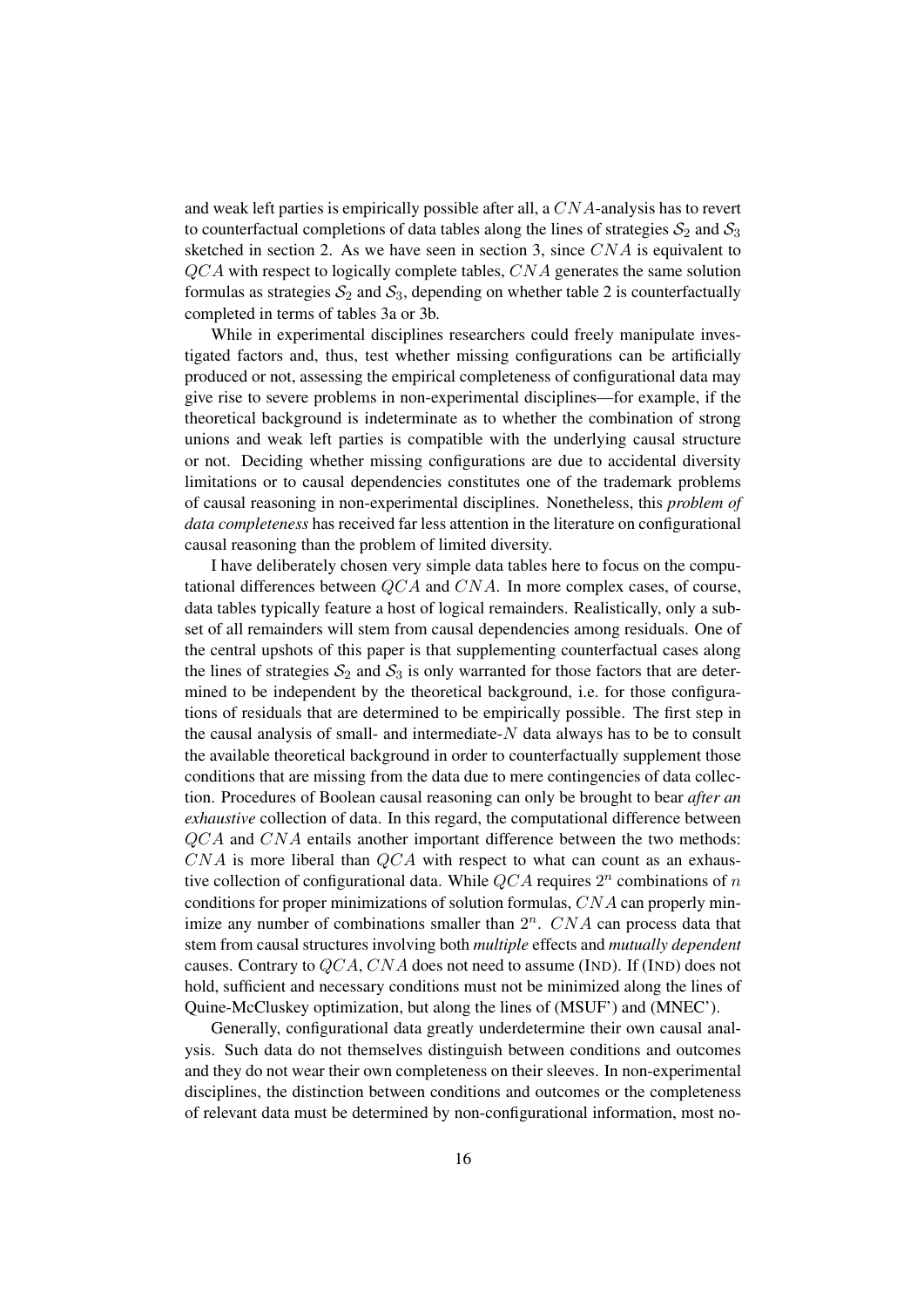tably, by the available theoretical background. Without such additional information, the causal analysis of configurational data is inevitably ambiguous. The more theoretical guidance is available, the more modeling ambiguities can be resolved. As indicated in section 3, CNA aims to make all causal models explicit that fit the data relative to any given theoretical background. While  $QCA$  can only be applied if a single factor is identifiable as outcome and the remaining conditions are determined to be causally independent,  $CNA$  is applicable even without any such theoretical guidance. Clearly though, without such guidance the set of possible models assigned to a data table by  $CNA$  will commonly be rather large. But that is just what we should expect from a method of causal inference: if the data and the background theories underdetermine causal modeling, an inference procedure must bring all data-fitting models on the table, independently of the number of the resulting model candidates.

### **Notes**

<sup>1</sup>Instead of this logical or truth-functional terminology the  $QCA$  literature often draws on a settheoretical vocabulary. That is, instead of *sufficient conditions* QCA is said to detect *subset relations*, or instead of the *conjunction* of two conditions authors talk of the *intersection* of two sets. These two terminologies are entirely equivalent. For mere reasons of taste I consistently use the logical terminology in this paper. Explicit translations between the two terminologies can be found in Goertz (2003).

<sup>2</sup>Caren and Panofsky (2005) have generalized QCA for temporally ordered conditions (TQCA). Even though Caren and Panofsky are not very explicit about whether they take temporal order among conditions to indicate causal dependencies,  $TQCA$  clearly still relies on Quine-McCluskey optimization (cf. Caren and Panofsky 2005, 156) and, hence, yields incorrect solution formulas for chain-generated data.

<sup>3</sup>Even though both L and G are necessary for U in table 2, CNA does not causally interpret these dependencies. While causes are sometimes necessary for their effects, effects are always necessary for their causes, for when no effects occur, no causes occur either. Therefore, if a factor  $Z_1$  is necessary for another factor  $Z_2$ , additional evidence is needed to establish that the direction of causation is from  $Z_1$  to  $Z_2$  and not the other way around. While QCA simply presupposes a causal order, CNA identifies the direction of causation via relationships of sufficiency. Without corresponding sufficiency relationships  $CNA$  abstains from causally interpreting relationships of necessity. For details cf. Baumgartner (2009a).

#### **REFERENCES**

Baumgartner, M. (2008), "Regularity Theories Reassessed," *Philosophia*, 36, 327–354.

- (2009a), "Inferring Causal Complexity," *Sociological Methods & Research*, 38, 71–101.
- (2009b), "Uncovering Deterministic Causal Structures: A Boolean Approach," *Synthese*, 170, 71–96.
- Caren, N. and Panofsky, A. (2005), "TQCA: A Technique for Adding Temporality to Qualitative Comparative Analysis," *Sociological Methods & Research*, 34, 147–172.
- Goertz, G. (2003), "Assessing the Importance of Necessary or Sufficient Conditions in Fuzzy-Set Social Science," Technical report, Compasss Working Paper WP2003-7.
	- (2006), *Social Science Concepts: A User's Guide*, Princeton: Princeton University Press.
- Mackie, J. L. (1974), *The Cement of the Universe. A Study of Causation*, Oxford: Clarendon Press.
- Ragin, C. C. (1987), *The Comparative Method*, Berkeley: University of California Press.